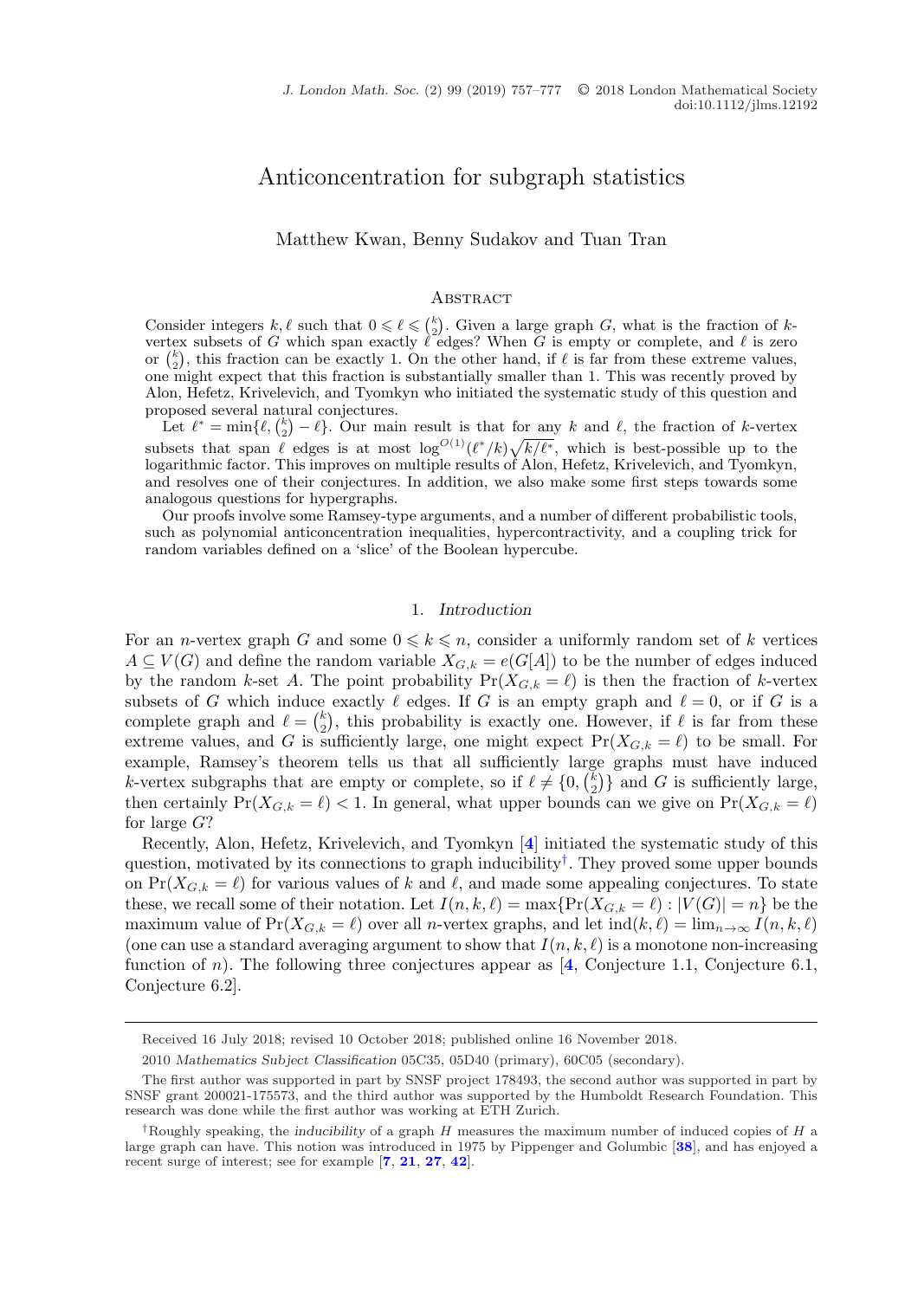<span id="page-1-0"></span>CONJECTURE 1. For all  $0 < \ell < {\binom{k}{2}}$  $_{2}^{k}$ , we have  $\text{ind}(k, \ell) \leq 1/e + o_k(1)$ .

CONJECTURE 2. For all  $k, \ell$  satisfying min $\{\ell, \binom{k}{2}\}$  $\binom{k}{2} - \ell$  =  $\omega_k(k)$ , we have  $\text{ind}(k, \ell) = o_k(1)$ .

CONJECTURE 3. For all  $k, \ell$  satisfying min{ $\ell, {\ell \choose 2}$  $\binom{k}{2} - \ell$  =  $\Omega_k(k^2)$ , we have  $\text{ind}(k, \ell) =$  $O(k^{-1/2})$ .

The authors of [**[4](#page-19-0)**] proved some partial results for all of these conjectures. Specifically, under the assumptions of Conjecture 1 they proved that  $\text{ind}(k, \ell) = 1 - \Omega_k(1)$ , under the assumptions of Conjecture 2 they proved that  $\text{ind}(k, \ell) \leq 1/2 + o_k(1)$ , and under the assumptions of Conjecture 3 they proved that  $\text{ind}(k, \ell) = O(k^{-0.1}).$ 

Our main result is the following theorem, simultaneously implying Conjecture 2 and an asymptotic version of Conjecture 3. This improves two of the aforementioned results in [**[4](#page-19-0)**].

THEOREM 1.1. *For all* k and all  $0 \leq \ell \leq \binom{k}{2}$  $\binom{k}{2}$ , let  $\ell^* = \min\{\ell, \binom{k}{2}$  $\binom{k}{2} - \ell$ . We have

$$
{\rm ind}\,(k,\ell)\leqslant\log^{O(1)}\left(\ell^*/k\right)\sqrt{\frac{k}{\ell^*}}.
$$

We remark that we allow the ' $O(1)$ ' term to equal zero, so the above statement still makes sense (and is in fact trivial) if  $\ell^* \leq k$ . Note that up to the logarithmic factor Theorem 1.1 is essentially best possible. Indeed, for any  $s \leq k$  and any  $f = \omega(1)$ , let  $n = fk$  and consider the *n*-vertex complete bipartite graph  $G = K_{fs,fk-fs}$ . Then, for  $\ell = s(k-s)$ , we have

$$
\Pr(X_{G,k} = \ell) \geqslant \frac{\binom{fs}{s}\binom{fk - fs}{k - s}}{\binom{fk}{k}} = \Theta\left(\sqrt{\frac{k}{s\left(k - s\right)}}\right) = \Theta\left(\sqrt{\frac{k}{\ell}}\right).
$$

We prove Theorem 1.1 in Section [3.](#page-8-0) Our proof depends on a polynomial anticoncentration inequality due to Meka, Nguyen, and Vu [**[33](#page-20-0)**], which itself depends on a weak version of the so-called Gotsman–Linial conjecture in the theory of Boolean functions, proved by Kane [**[24](#page-20-0)**]. Any improvements to this anticoncentration inequality, potentially via progress towards the Gotsman–Linial conjecture, would result in corresponding improvements to Theorem 1.1. We discuss this further in Section [6.](#page-15-0)

It is also interesting to study related questions for hypergraphs; indeed, in [**[4](#page-19-0)**] the authors specifically suggested that a natural analogue of Conjecture 1 might also hold for r-uniform hypergraphs. We make a first step in this direction, generalising a result in [[4](#page-19-0)]. For  $0 < \ell < {k \choose r}$ and an r-uniform hypergraph G with at least k vertices, we may define  $X_{G,k}$ ,  $I_r(n, k, \ell)$ , and  $ind_r(k, \ell)$  in the obvious way:  $X_{G,k}$  is the number of edges induced by a uniformly random k-vertex subset of G,  $I_r(n, k, \ell)$  is the maximum value of  $Pr(X_{G,k} = \ell)$  over n-vertex r-uniform hypergraphs G, and  $\text{ind}_r(k, \ell) = \lim_{n \to \infty} I_r(n, k, \ell)$ .

THEOREM 1.2. *For any r* there exists  $\varepsilon = \varepsilon(r) > 0$  such that for any  $0 < \ell < {k \choose r}$  we have  $\mathrm{ind}_r(k,\ell) \leqslant 1-\varepsilon.$ 

A proof of this theorem for graphs appears as [**[4](#page-19-0)**, Theorem 1.3], and proceeds via a long and complicated fourth-moment calculation. We give a short proof of Theorem 1.2 in Section [4](#page-11-0) using a hypercontractive inequality. For concreteness, we remark that Theorem 1.2 holds with  $\varepsilon = 2^{-4/3}3^{-16r}$ .

Finally, the natural hypergraph generalisation of Conjecture  $3$  is that for any fixed  $r$  and any  $k, \ell$  satisfying min $\{\ell, \binom{k}{2}\}$  $\binom{k}{2} - \ell$  =  $\Omega_k(k^r)$ , we have  $\text{ind}_r(k,\ell) = O(k^{-1/2})$ . This problem appears to be quite difficult; we make a first step in the case  $r = 3$ .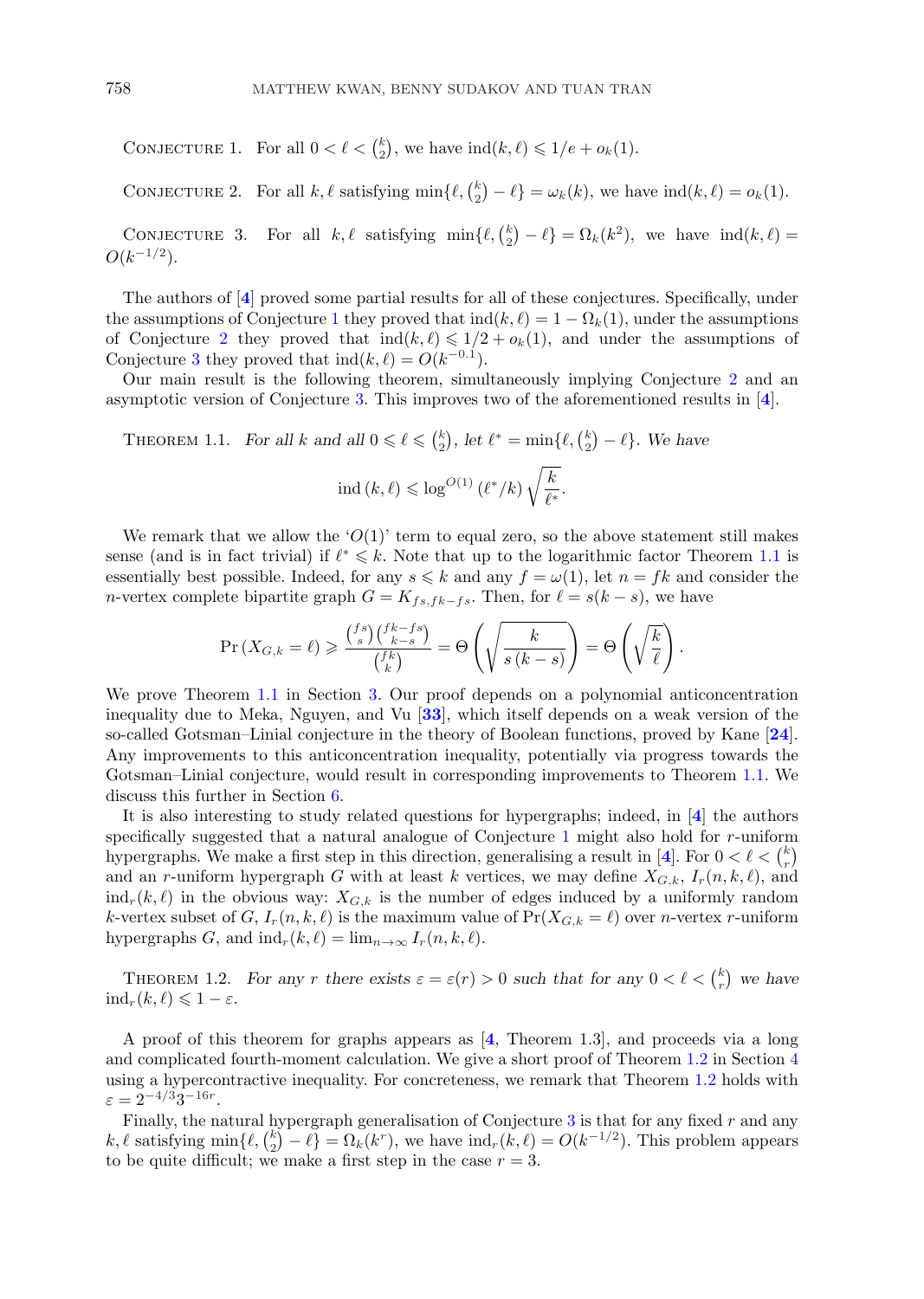<span id="page-2-0"></span>THEOREM 1.3. For all k,  $\ell$  satisfying  $\ell^* = \min{\ell, \binom{k}{3}}$  $\binom{k}{3} - \ell$  =  $\Omega_k(k^3)$ , we have

$$
ind_3(k,\ell) \leqslant \frac{\log^{O(1)} k}{\sqrt{k}}.
$$

We prove Theorem 1.3 in Section [5.](#page-12-0)

# 1.1. *Discussion and main ideas of the proofs*

Let  $A = (a_{xy})_{x,y}$  be the adjacency matrix of a graph G. We can express  $X_{G,k}$  as a homogeneous quadratic polynomial

$$
\frac{1}{2}\xi A \xi^T = \sum_{1 \leqslant x < y \leqslant n} a_{xy} \xi_x \xi_y,
$$

where  $\boldsymbol{\xi} = (\xi_1, \dots, \xi_n)$  is a uniformly random length-n zero–one vector with exactly k ones. To prove Theorem [1.1,](#page-1-0) we need to upper bound  $ind(k, \ell)$ , which essentially comes down to upper-bounding probabilities of the form  $\Pr(\xi A \xi^T = 2\ell)$ .

This point of view suggests the application of *quadratic anticoncentration inequalities*. Indeed, initially motivated by applications in random matrix theory [**[10](#page-19-0)**], several authors [**[9](#page-19-0)**, **[33](#page-20-0)**, **[35](#page-20-0)**, **[40](#page-20-0)**] have studied probabilities of the form  $\Pr(\gamma A \gamma^T = x)$ , for  $\gamma$  a sequence of *independent* random variables. The general theme is that if there are many non-zero entries arranged appropriately in A, then this probability is small.

Of course, due to the condition that *ξ* has exactly k ones, it is not a sequence of independent random variables, but one might hope that the dependencies are not too severe. For example, *ξ* is in some sense quite similar to the random vector  $\zeta_{\text{Ber}} = (\gamma_1, \dots, \gamma_n)$  where each  $\gamma_i$ is independently  $(k/n)$ -Bernoulli distributed<sup>†</sup>. If A has few non-zero entries, then one can prove using a concentration inequality that  $\xi_{\text{Ber}} A \xi_{\text{Ber}}^T$  is likely to be small (and therefore not equal to  $\ell$ , unless  $\ell$  is itself small). It is therefore very straightforward to apply a quadratic anticoncentration inequality to prove a variant of Theorem [1.1](#page-1-0) with  $\zeta_{\text{Ber}}$  in place of  $\zeta$  (meaning that  $X_{G,k}$  is the number of edges in a  $(k/n)$ -Bernoulli random set, instead of a uniformly random set of exactly  $k$  vertices). Actually, in general, for any r-uniform hypergraph  $G$ , the random variable  $X_{G,k}$  can be expressed as a homogeneous degree-r polynomial of  $\xi$ . So, using a cubic anticoncentration inequality we can similarly give an easy proof of the 'Bernoulli version' of Theorem 1.3, and using the Bonami–Beckner hypercontractive inequality we can give an easy proof of the 'Bernoulli version' of Theorem [1.2.](#page-1-0)

However, in the setting of this paper, approximating  $\xi$  with  $\xi_{\text{Ber}}$  is quite unsatisfactory, because in addition to the 'genuine' anticoncentration coming from the combinatorial structure of G, there is also spurious anticoncentration arising from fluctuation in the number of ones in  $\xi_{\text{Ber}}$ . For example, if G is a graph clique, then  $\xi A \xi^T$  is constant, while  $\xi_{\text{Ber}} A \xi_{\text{Ber}}^T$  is anticoncentrated purely because the number of vertices in a  $(k/n)$ -Bernoulli random set is itself anticoncentrated.

In the setting of Theorem [1.2](#page-1-0) it is straightforward to overcome this issue: we merely apply a different hypercontractive inequality in place of the Bonami–Beckner inequality. Despite the widespread utility of the Bonami–Beckner inequality, the wider theory of hypercontractive inequalities does not seem to be well known in the combinatorics community. In our case, the necessary inequality is essentially due to Lee and Yau [**[30](#page-20-0)**].

For Theorems [1.1](#page-1-0) and 1.3, we use a coupling argument: it turns out that there is a natural way to realise the distribution of *ξ* as a function of a random permutation σ and a certain sequence *γ* of independent and identically distributed random variables. If we condition on any outcome of σ, then  $X_{G,k}$  can be viewed as a (non-homogeneous) degree-r polynomial  $f_{\sigma}(\gamma)$  of  $\gamma$ , to which

<sup>&</sup>lt;sup>†</sup>We say that  $\gamma$  has the *p*-Bernoulli distribution if  $Pr(\gamma = 1) = p$  and  $Pr(\gamma = 0) = 1 - p$ .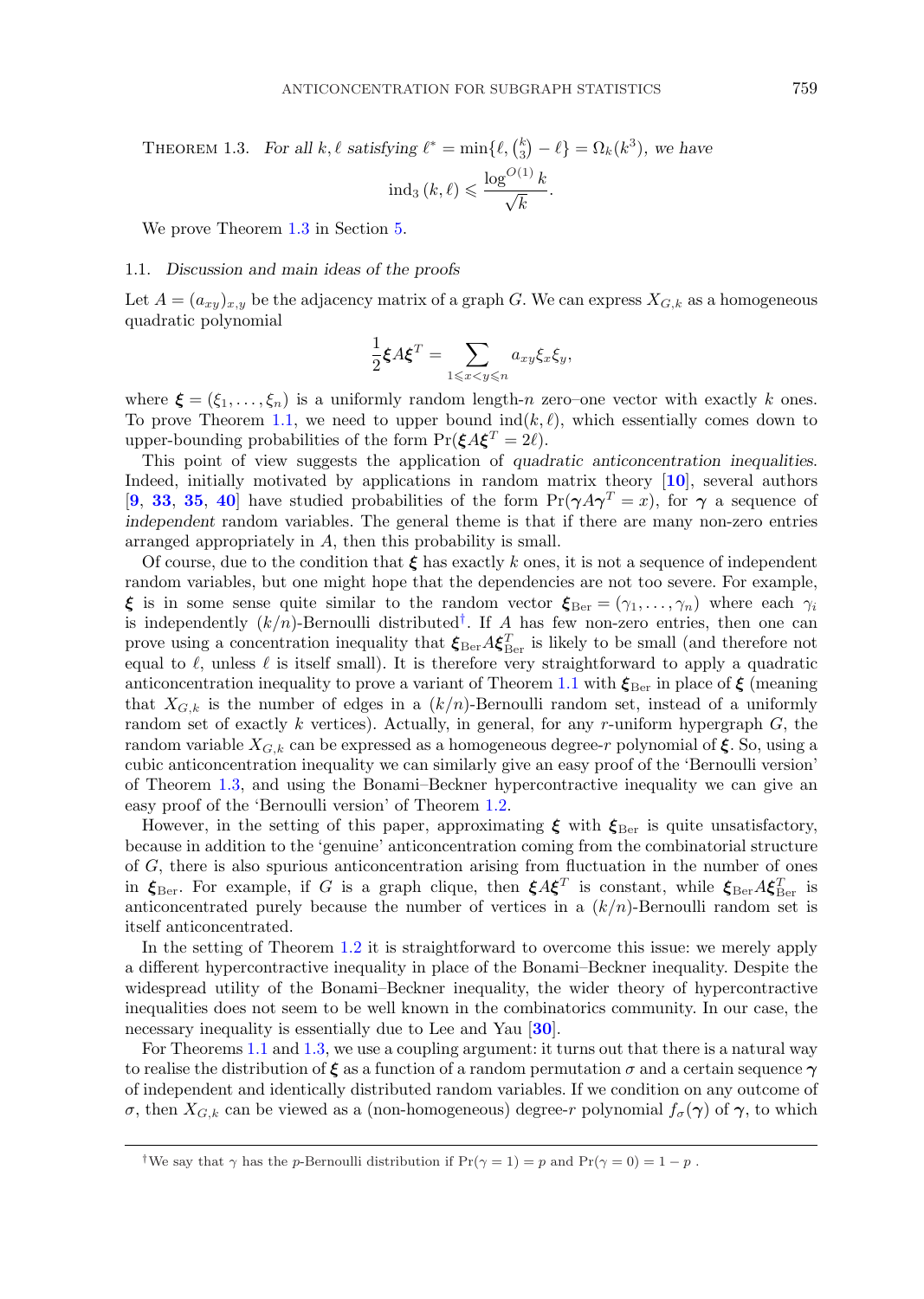we can apply standard anticoncentration inequalities. For a non-homogeneous polynomial, anticoncentration inequalities tend to give bounds depending on the non-zero coefficients of maximum degree, so the remaining difficulty lies in studying the non-zero maximium-degree coefficients in  $f_{\sigma}$  (which depend on  $\sigma$ ).

It turns out that these coefficients have a combinatorial interpretation: for example, if  $G$  is a graph (as in Theorem [1.1\)](#page-1-0), then the non-zero degree-2 coefficients in  $f_{\sigma}$  in some sense arise from 4-tuples of vertices  $(x, x', y, y')$  such that

$$
a_{xy} - a_{xy'} - a_{x'y} + a_{x'y'} \neq 0.
$$

In the special case where  $\ell^* = \Omega(k^2)$ , we can use a simple Ramsey-type argument to show that G has  $\Omega(k^4)$  such tuples (this turns out to follow from the fact that 2-edge-coloured complete graphs with many blue and red edges have many alternating paths of length 3). This allows us to show that  $f_{\sigma}$  is likely to have many non-zero coefficients, allowing us to deduce Theorem [1.1](#page-1-0) via a quadratic anticoncentration inequality. For the general case of Theorem [1.1,](#page-1-0) we need to use a more refined anticoncentration inequality due to Meka, Nguyen, and Vu [**[33](#page-20-0)**] for which it suffices to find a large matching in an auxiliary graph defined in terms of the non-zero degree-2 coefficients. In the proof of Theorem [1.1,](#page-1-0) this auxiliary graph will be a random graph depending on  $\sigma$ . We will carefully define a greedy procedure that finds the required matching with high probability.

The situation for hypergraphs is much less straightforward than for graphs, which is why Theorem [1.3](#page-2-0) is so much weaker than Theorem [1.1.](#page-1-0) In contrast to the graph case, even in the setting of Theorem [1.3](#page-2-0) where G is a 3-uniform hypergraph with  $\ell^* = \Omega(k^3)$ , it may happen that  $f_{\sigma}(\gamma)$  has very few degree-3 coefficients, which prevents us from directly applying an anticoncentration inequality. To overcome this, we prove a variant of the Meka–Nguyen–Vu anticoncentration inequality which (under certain specific circumstances) allows us to take coefficients of non-maximum degree into account. We then prove an approximate classification of 3-uniform hypergraphs G such that  $f_{\sigma}(\gamma)$  has few non-zero degree-3 coefficients (using a theorem of Fox and Sudakov on 'unavoidable patterns' and the induced hypergraph removal lemma), and we study the lower degree coefficients of  $f_{\sigma}(\gamma)$  for all such G. This unfortunately involves some slightly complicated case analysis.

#### 1.2. *Notation*

We use standard asymptotic notation throughout. For functions  $f = f(n)$  and  $g = g(n)$ , we write  $f = O(g)$  to mean there is a constant C such that  $|f| \leq C|g|$ , we write  $f = \Omega(g)$  to mean there is a constant  $c > 0$  such that  $f \geq c|g|$  for sufficiently large n, we write  $f = \Theta(g)$  to mean that  $f = O(g)$  and  $f = \Omega(g)$ , and we write  $f = o(g)$  or  $g = \omega(f)$  to mean that  $f/g \to 0$  as  $n \to \infty$ . All asymptotics are as  $n \to \infty$  unless specified otherwise (specifically, notation of the form  $o_k(1)$  indicates that asymptotics are as  $k \to \infty$ ).

For a positive integer n, we write [n] to mean the set  $\{1,\ldots,n\}$ . For a set S, we write  $\binom{S}{k}$ for the collection of all subsets of S of size exactly k, and we write  $\binom{S}{\leq}$  $\binom{S}{\leq k}$  for the collection of all subsets of size at most k. Less standardly, for a zero–one sequence  $\mathbf{x} = (x_1, \ldots, x_n)$ , we write |*x*| for the number of ones in *x*. For any sequence  $x = (x_1, \ldots, x_n)$ , and any  $I \subseteq [n]$ , we write  $x^I$  to mean the monomial  $\prod_{i\in I} x_i$ .

We also use standard (hyper)graph theoretic notation. In particular, for a hypergraph  $G$  on the vertex set V and a set of vertices  $S \subseteq V$ , let  $\deg(S)$  be the number of edges  $e \in E(G)$  such that  $S \subseteq e$ . Also, we write 'r-graph' as shorthand for 'r-uniform hypergraph'.

# 2. *Probabilistic Tools*

For any  $0 \leq k \leq n$ , let  $BL(n, k)$  be the uniform distribution on sequences  $\boldsymbol{x} \in \{0, 1\}^n$  with  $|\mathbf{x}| = k$ . This is precisely the distribution of  $\xi$  as outlined in Section [1.1.](#page-2-0) It is sometimes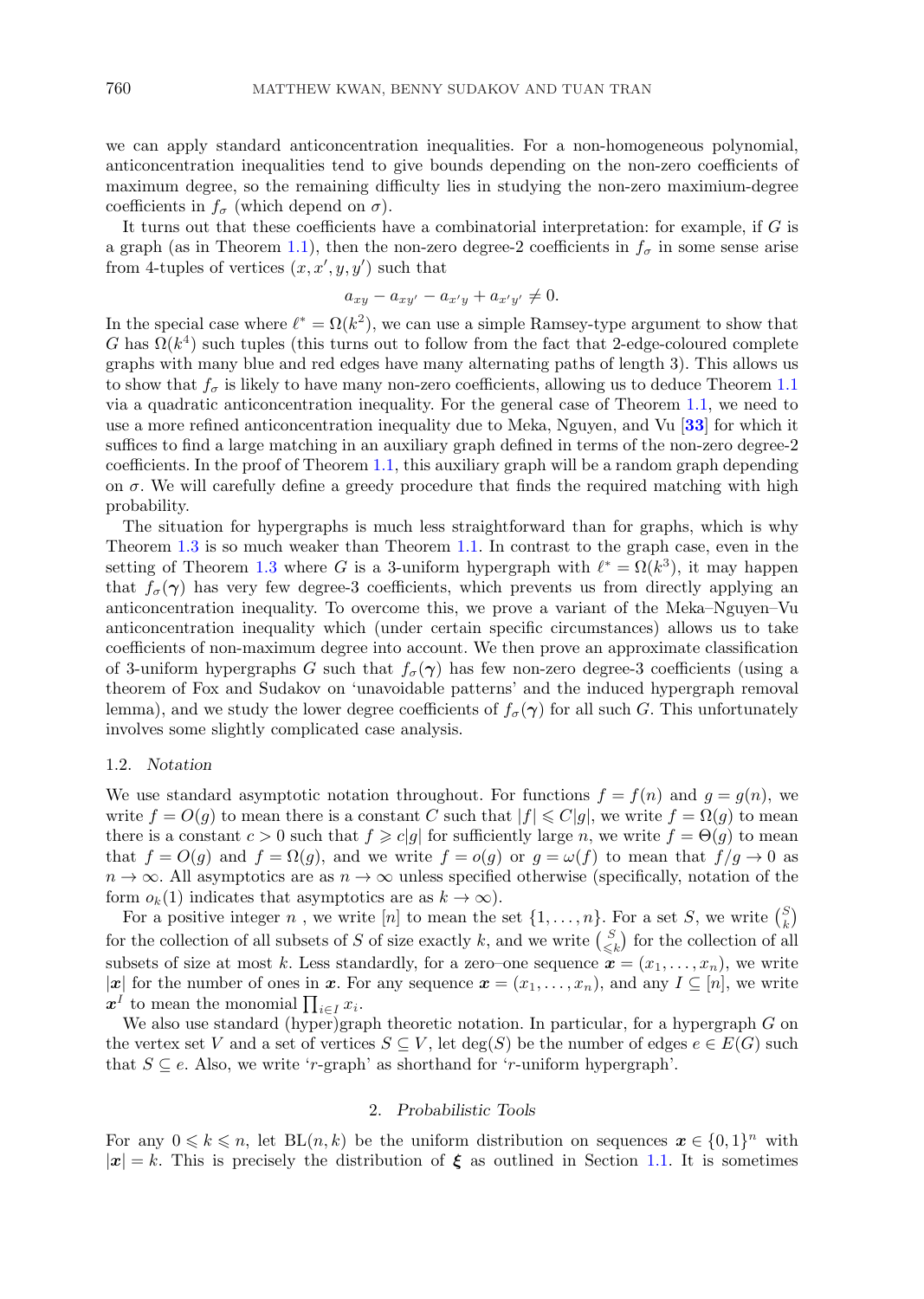<span id="page-4-0"></span>informally known as the uniform distribution 'on the slice', and is also known as the limiting distribution of the Bernoulli–Laplace model of diffusion. For an r-graph G on the vertex set  $[n]$ , note that the random variable  $X_{G,k}$  can be interpreted as a homogeneous degree-r polynomial of  $\xi \in BL(n, k)$ : if  $a_S = \mathbf{1}_{S \in E(G)}$  indicates the presence of an edge  $S \subseteq [n]$  in G, then we can write

$$
X_{G,k} = \sum_{S} a_S \boldsymbol{\xi}^S.
$$

In this section we collect a number of general results about  $BL(n, k)$  which will be useful for our proofs. Some of these are known, and some are new.

#### 2.1. *Concentration*

There are a number of well-known concentration results which can be applied to functions of BL(n, k)-distributed random zero–one sequences (see for example [**[20](#page-20-0)**, Corollary 2.2]). In the proof of Theorem [1.1,](#page-1-0) we will use the following 'non-uniform' concentration inequality, which we were not able to find elsewhere in the literature.

LEMMA 2.1. *Consider*  $f : \{0, 1\}^n \to \mathbb{R}$  *such that* 

$$
|f(x_1,\ldots,x_{i-1},0,x_{i+1},\ldots,x_n)-f(x_1,\ldots,x_{i-1},1,x_{i+1},\ldots,x_n)|\leqslant c_i
$$

*for all*  $x \in \{0, 1\}^n$  *and all*  $i \in [n]$ *. Let*  $\xi \in BL(n, k)$ *. Then,* 

$$
\Pr\left(f\left(\boldsymbol{\xi}\right) - \mathbb{E}f\left(\boldsymbol{\xi}\right) \geqslant t\right) \leqslant \exp\left(-\frac{t^2}{8\sum_{i=1}^n c_i^2}\right).
$$

*Proof.* We may assume without loss of generality that  $c_1 \geqslant \cdots \geqslant c_n$ . Consider the Doob martingale  $Z_i = \mathbb{E}[f(\boldsymbol{\xi})|\xi_1,\ldots\xi_i]$ , so  $Z_0 = \mathbb{E}f(\boldsymbol{\xi})$  and  $Z_n = Z_{n-1} = f(\boldsymbol{\xi})$ . Let  $\mathcal{L}(x_1,\ldots,x_i)$  be the conditional distribution of  $\xi$  given  $\xi_1 = x_1, \ldots, \xi_i = x_i$ .

We want to show that

$$
\left|\mathbb{E}\left[f\left(\mathcal{L}\left(x_1,\ldots,x_{i-1},0\right)\right)\right]-\mathbb{E}\left[f\left(\mathcal{L}\left(x_1,\ldots,x_{i-1},1\right)\right)\right]\right|\leqslant 2c_i
$$

for all feasible  $x_1, \ldots, x_{i-1} \in \{0,1\}$ ; this will imply that  $|Z_i - Z_{i-1}|$  is uniformly bounded by  $2c_i$ , so the desired result will follow from the Azuma–Hoeffding inequality (see for example  $[23,$  $[23,$  $[23,$ Theorem 2.25]).

If  $\xi$  is distributed as  $\mathcal{L}(x_1,\ldots,x_{i-1},0)$ , we can change  $\xi_i$  to 1 and then randomly choose one of the ones among  $\xi_{i+1},\ldots,\xi_n$  and change it to 0; we thereby obtain the distribution  $\mathcal{L}(x_1,\ldots,x_{i-1},1)$ . This provides a coupling between  $\mathcal{L}(x_1,\ldots,x_{i-1},0)$  and  $\mathcal{L}(x_1,\ldots,x_{i-1},1)$ that differs in only two coordinates i and  $j>i$ , and since  $c_j \leqslant c_i$  this implies the required bound.  $\square$ 

# 2.2. *'Weak' anticoncentration via hypercontractivity*

The key ingredient in our proof of Theorem [1.2](#page-1-0) is the following 'weak' anticoncentration inequality.

LEMMA 2.2. Let f be an *n*-variable polynomial of degree d, and let  $\xi \in BL(n, n/2)$ . Suppose *that the random variable*  $f(\xi)$  *is not constant. Then, for any*  $\ell \in \mathbb{R}$ *, we have* 

$$
\Pr\left(f\left(\boldsymbol{\xi}\right) = \ell\right) \leqslant 1 - e^{-O(d)}.
$$

To prove Lemma 2.2, it will suffice to control the fourth moment of low-degree polynomials of  $BL(n, k)$ -distributed random vectors. This is due to the fact (also observed in [[4](#page-19-0)]) that if a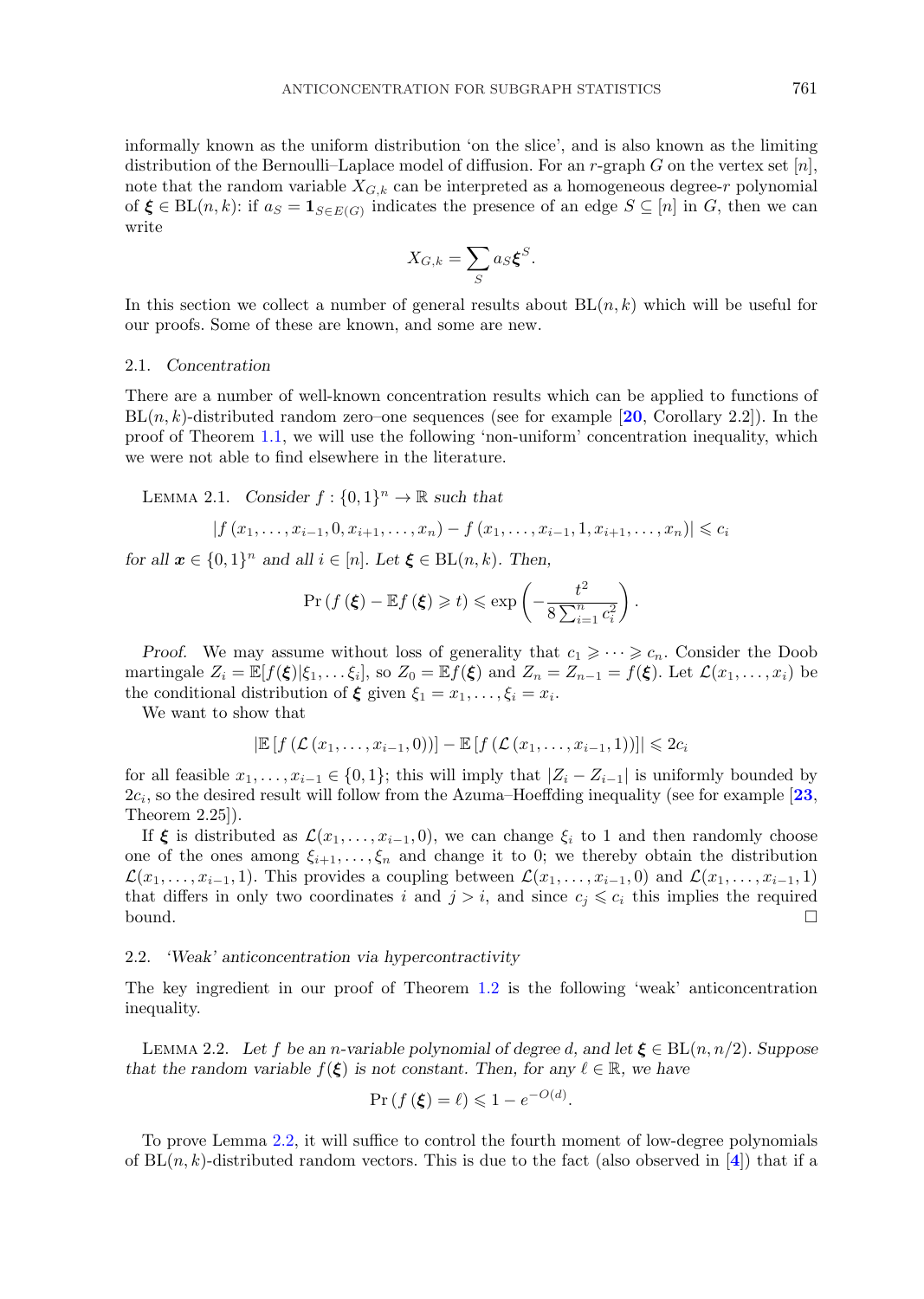<span id="page-5-0"></span>random variable has fourth moment comparable to its variance squared, then it is reasonably likely to have fluctuations comparable to its standard deviation. The following lemma is a corollary of  $[3, \text{Lemma } 3.2(i)].$  $[3, \text{Lemma } 3.2(i)].$  $[3, \text{Lemma } 3.2(i)].$ 

LEMMA 2.3. Let Z be a non-constant real random variable satisfying  $\mathbb{E}Z = 0$  and  $\mathbb{E}Z^4 \leq$  $b(\mathbb{E}Z^2)^2$ . Then for any  $\ell \in \mathbb{R}$ ,  $\Pr(Z \neq \ell) \geq 1/(2^{4/3}b)$ .

Now, to bound the fourth moment of a low-degree polynomial of a  $BL(n, k)$ -distributed random vector, we will want a hypercontractive inequality that can be applied to  $BL(n, k)$ analogously to standard applications of the Bonami–Beckner hypercontractive inequality (see for example [**[37](#page-20-0)**]) in discrete Fourier analysis. We will use a hypercontractive inequality for (the Markov semigroup of) Bernoulli–Laplace diffusion, which can be deduced (see for example [**[11](#page-19-0)**]) from a log-Sobolev inequality proved by Lee and Yau [**[30](#page-20-0)**]. We will present this hypercontractive inequality in a convenient self-contained form due to Filmus [**[15](#page-20-0)**].

First, we need the notion of a *harmonic* polynomial, originally introduced by Dunkl [**[12](#page-19-0)**, **[13](#page-19-0)**]: a polynomial g in the variables  $x_1, \ldots, x_n$  is said to be harmonic if

$$
\sum_{i=1}^{n} \frac{\partial g}{\partial x_i} = 0.
$$

It turns out that every random variable of the form  $f(\xi)$ , for  $\xi \in BL(n, k)$ , can be represented in the form  $g(\xi)$ , for g a harmonic multilinear polynomial. We will moreover need the fact that if f is a polynomial of degree d, then g also has degree at most d. The following lemma effectively appears as [**[17](#page-20-0)**, Lemma 3.17].

LEMMA 2.4. Let f be an *n*-variable polynomial of degree d, and let  $\xi \in BL(n, k)$ . Then *there is a harmonic multilinear polynomial* g such that  $f(\xi) = g(\xi)$ ; this polynomial has degree *at most* min $\{d, k, n - k\}.$ 

Now, for a harmonic multilinear polynomial f, let  $f = d$  be the dth homogeneous part of f consisting of terms with degree exactly d. Each of these parts is 'orthogonal' in the sense that for  $\xi \in BL(n, k)$  and  $d \neq d'$  we have  $\mathbb{E}[f^{=d}(\xi)f^{=d'}(\xi)]=0$  (see [[15](#page-20-0), Theorem 3.1]). For each t, let  $H_t$  be the operator on *n*-variable harmonic multilinear polynomials defined as follows. For a harmonic multilinear polynomial f, let

$$
H_t f = \sum_{i=0}^{n} \exp\left(-t \frac{2i(n+1-i)}{n(n-1)}\right) f^{-i}.
$$

We are now in a position to state the promised hypercontractive inequality, which essentially appears as [**[15](#page-20-0)**, Proposition 6.2].

PROPOSITION 2.5. *Let*  $\xi \in BL(n, pn)$  *and let* 

$$
\rho = -\frac{2}{n \log 2 \log (p (1-p))}.
$$

*Then for any*  $t \ge 0$  *and*  $q \ge 2$  *satisfying*  $q - 1 \le e^{2\rho t}$ *, and any n-variable harmonic multilinear polynomial* g*, we have*

$$
\mathbb{E}\left[\left|H_t g\left(\boldsymbol{\xi}\right)\right|^q\right]^{2/q} \leqslant \mathbb{E} g\left(\boldsymbol{\xi}\right)^2.
$$

The only reason we need Proposition 2.5 is for the following corollary.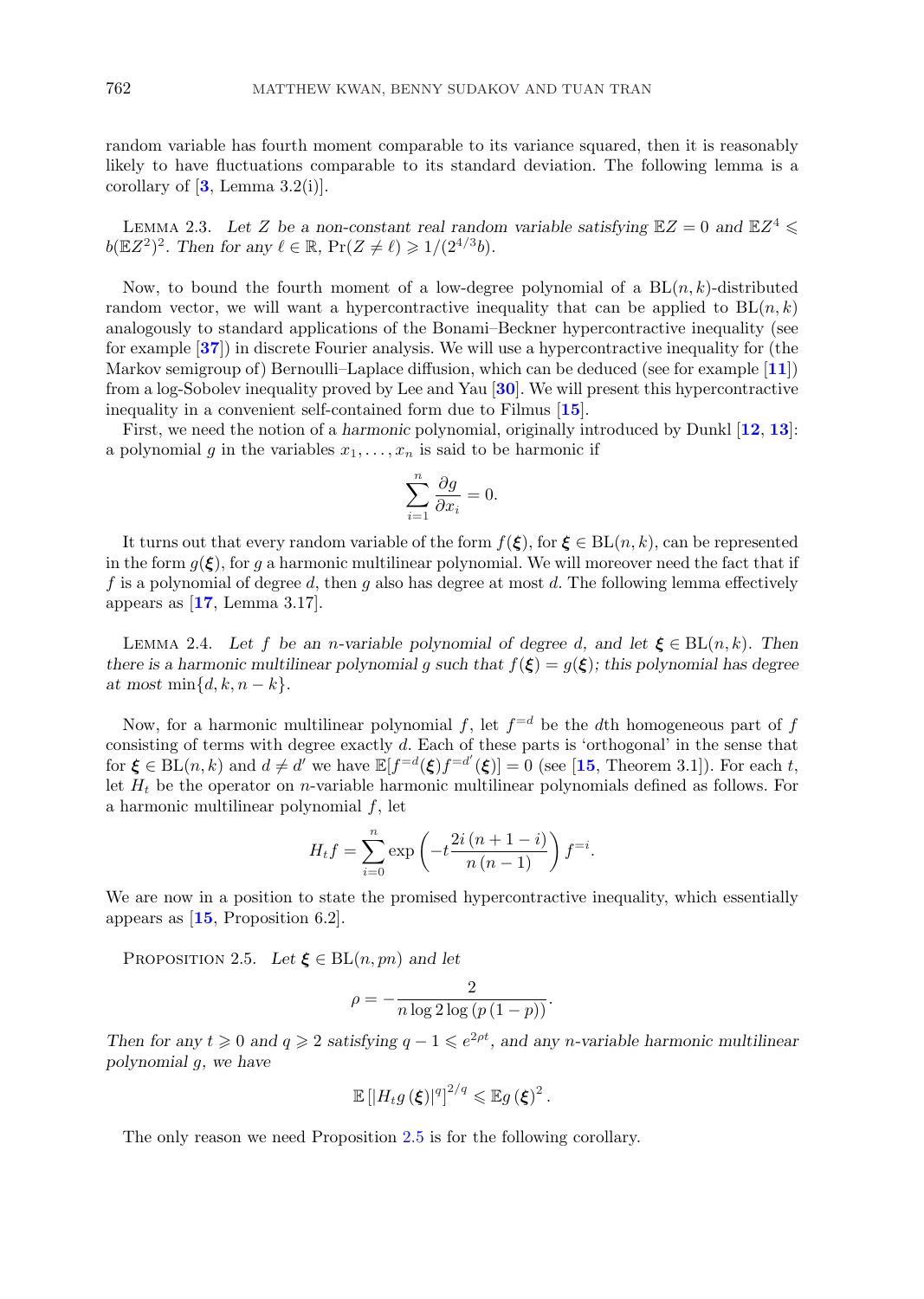<span id="page-6-0"></span>COROLLARY 2.6. Let  $\xi \in BL(n, n/2)$ , and let f be an *n*-variable polynomial of degree d. *Then,*

$$
\mathbb{E}f(\boldsymbol{\xi})^4 = e^{O(d)} \left( \mathbb{E}f(\boldsymbol{\xi})^2 \right)^2.
$$

*Proof.* By Lemma [2.4,](#page-5-0) there is a harmonic multilinear polynomial g of degree at most d such that  $f(\xi) = g(\xi)$ . By Proposition [2.5](#page-5-0) with  $p = 1/2$ ,  $q = 4$ , and  $t = \Theta(n)$ , and orthogonality of the different homogeneous parts, we have

$$
\left(\mathbb{E}f\left(\boldsymbol{\xi}\right)^{4}\right)^{1/2} \leqslant \mathbb{E}\left(H_{-t}f\left(\boldsymbol{\xi}\right)\right)^{2}
$$
\n
$$
= \sum_{i=0}^{d} e^{O(i)} \mathbb{E}\left(f^{-i}\left(\boldsymbol{\xi}\right)\right)^{2}
$$
\n
$$
= e^{O(d)} \mathbb{E}\left(f\left(\boldsymbol{\xi}\right)\right)^{2}.
$$

Lemma [2.2](#page-4-0) is now a direct consequence of Corollary 2.6 and Lemma [2.3,](#page-5-0) applied to  $f(\xi)$  –  $\mathbb{E} f(\boldsymbol{\xi})$ .

# 2.3. *Coupling*

Many standard probabilistic tools are designed to work for product distributions, where independence can be exploited. Although  $BL(n, k)$  is not a product distribution, there is a well-known way to approximate  $BL(n, k)$  with a product of Bernoulli-distributed random variables, and for many purposes these distributions can be considered essentially equivalent (see for example [**[23](#page-20-0)**, Corollary 1.16] and the invariance principles in [**[16](#page-20-0)**, **[17](#page-20-0)**]). However, for the purposes of proving Theorems [1.1](#page-1-0) and [1.3,](#page-2-0) this kind of approximation is too coarse. Instead we will use a non-standard coupling between  $BL(n, n/2)$  and  $Rad^{n/2}$ , where Rad is the Rademacher distribution (that is, the uniform distribution on  $\{-1, 1\}$ ). The following observation essentially appears in the proof of [**[31](#page-20-0)**, Proposition 4.10] (a similar coupling also appears in [**[4](#page-19-0)**, p. 15]).

FACT 2.7. The distribution  $\xi \in BL(n, n/2)$  can be obtained as follows. Let  $\sigma$  be a uniformly random permutation of [n] and let  $\gamma \in \text{Rad}^{n/2}$  be a sequence of  $n/2$  i.i.d. Rademacher random variables. Then, set  $\xi_{\sigma(i)} = 1$  for all i such that  $\gamma_i = 1$  and set  $\xi_{\sigma(i+n/2)} = 1$  for all i such that  $\gamma_i = -1$ . For all other indices j set  $\xi_j = 0$ .

In order to use Fact 2.7, we need to translate polynomials of  $\xi \in BL(n, n/2)$  into polynomials of  $\gamma \in \text{Rad}^{n/2}$ .

Lemma 2.8. *Consider a random variable* X *of the form*

$$
X = \sum_{S \in \binom{[n]}{d}} a_S \xi^S,
$$

*where*  $\xi \in BL(n, n/2)$ *. Under the coupling in Fact* 2.7*, X is a function of*  $\gamma$ *, σ. If we condition on any outcome of*  $\sigma$ , then X is a multilinear polynomial in the  $\gamma_i$  with degree at most d. Consider *a* subset  $I \subseteq [n/2]$  *of size at least*  $d-1$ *, and write*  $I = \{i_1, \ldots, i_q\}$ *; then the coefficient* g<sub>I</sub> *of*  $\gamma^I$  *is* 

$$
\frac{1}{2^d}\sum_{\pmb{b}\in\{0,1\}^q}(-1)^{|\pmb{b}|}\,a\left(\left\{\sigma\left(i_j+b_j\frac{n}{2}\right):1\leqslant j\leqslant q\right\}\right),
$$

*where for*  $R \subseteq [n]$ ,  $a(R)$  *is the sum of all*  $a_S$  *with*  $S \supseteq R$ *.*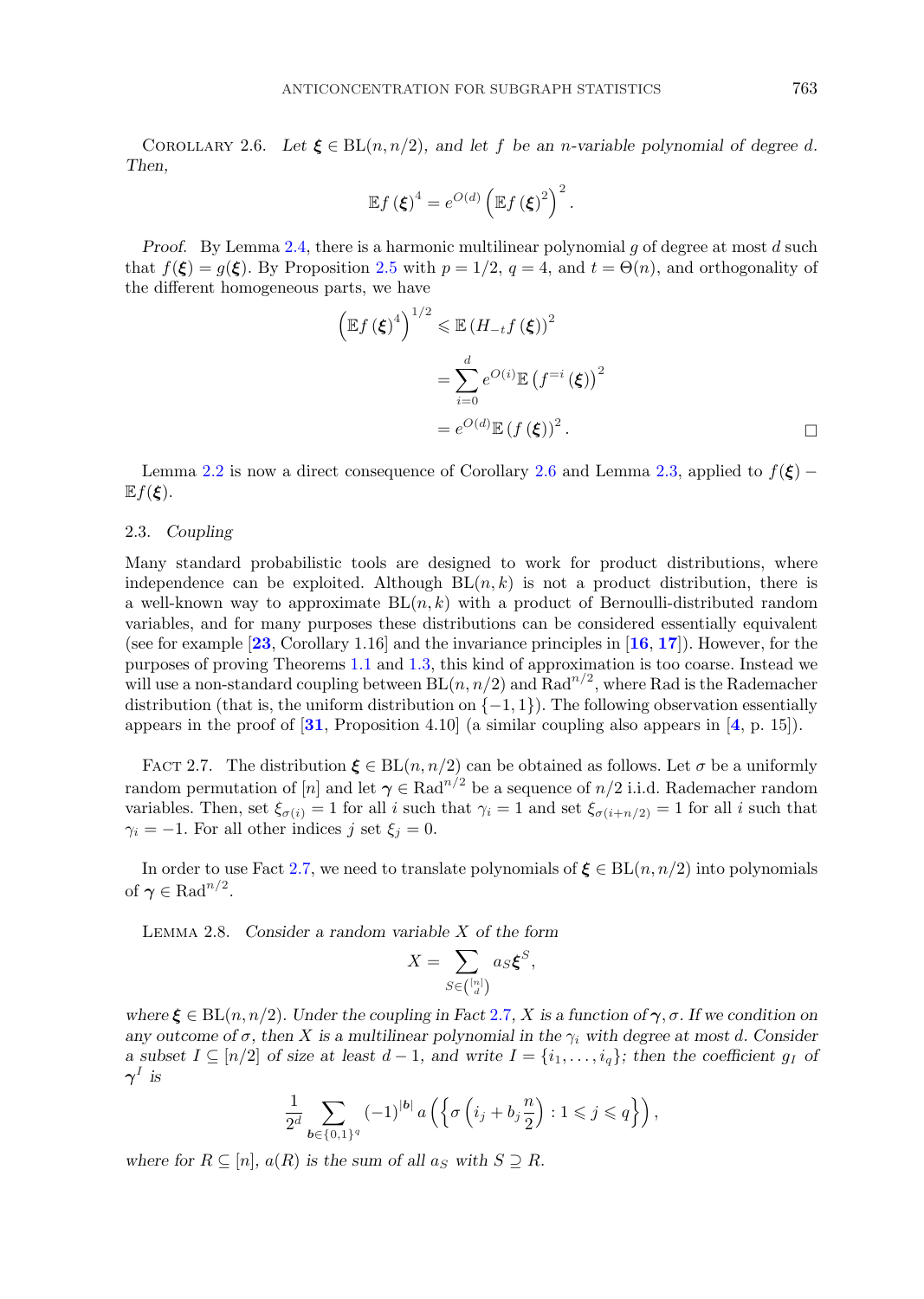<span id="page-7-0"></span>*Proof.* Given a permutation  $\sigma$  of  $[n]$ , define the functions  $\alpha : [n] \to \{0, 1\}$  and  $\tilde{\sigma} : [n] \to [n/2]$ by

$$
(\alpha(x), \tilde{\sigma}(x)) = \begin{cases} (0, \sigma^{-1}(x)) & \sigma^{-1}(x) \le n/2 \\ (1, \sigma^{-1}(x) - n/2) & \text{otherwise.} \end{cases}
$$

Also, for  $S \subseteq [n]$ , let  $|\alpha(S)|$  be the number of  $x \in S$  for which  $\alpha(x) = 1$ . Now, observe that  $\xi_x = (1 + (-1)^{\alpha(x)} \gamma_{\tilde{\sigma}(x)})/2$ . We may write

$$
X = \frac{1}{2^d} \sum_{S \in \binom{[n]}{d}} a_S \prod_{x \in S} \left( 1 + (-1)^{\alpha(x)} \gamma_{\tilde{\sigma}(x)} \right)
$$
  
= 
$$
\frac{1}{2^d} \sum_{S \in \binom{[n]}{d}} a_S \sum_{R \subseteq S} (-1)^{|\alpha(R)|} \prod_{x \in R} \gamma_{\tilde{\sigma}(x)}.
$$

Consider any  $I = \{i_1, \ldots, i_q\} \subseteq [n/2]$  with  $q \geq d-1$ . We have  $\gamma^I = \prod_{x \in R} \gamma_{\tilde{\sigma}(x)}$  if and only if R is of the form  $\{\sigma(i_j + b_j n/2) : 1 \leq j \leq q\}$  for some  $\mathbf{b} \in \{0, 1\}^q$ , in which case  $|\alpha(R)| = |\mathbf{b}|$ . (If  $q < d-1$ , then there are other possibilities for R due to the fact that  $\gamma_i^2 = 1$ ). The desired result follows.

 $\sum_{i \leq j} a_{ij} \xi_i \xi_j$ , for  $\xi \in BL(n, n/2)$ . If G is an *n*-vertex graph with adjacency matrix  $(a_{ij})$ , then As an illustration of Lemma  $2.8$ , we consider the special case where  $X$  is of the form this random variable has precisely the distribution of  $X_{G,n/2}$ . Under the coupling in Fact [2.7,](#page-6-0) if we condition on any outcome of  $\sigma$ , then X is a quadratic polynomial in the  $\gamma_i$ , and the coefficient of  $\gamma_i \gamma_j$  is

$$
\frac{1}{4}\left(a_{\sigma(i)\sigma(j)}-a_{\sigma(i)\sigma(j+n/2)}-a_{\sigma(i+n/2)\sigma(j)}+a_{\sigma(i+n/2)\sigma(j+n/2)}\right).
$$

#### 2.4. *Polynomial Anticoncentration*

In the proof of Theorems [1.1](#page-1-0) and [1.3](#page-2-0) we will use an anticoncentration inequality for polynomials of Rademacher random variables proved by Meka, Nguyen, and Vu [[33](#page-20-0)]. For  $\mathbf{x} = (x_1, \ldots, x_n)$ , consider a degree-d polynomial

$$
f\left(\bm{x}\right) = \sum_{S \in \binom{[n]}{\leqslant d}} f_S \bm{x}^S
$$

in  $x$ . The *rank* of  $f$  is the size of the largest matching in the  $d$ -uniform hypergraph on the vertex set [n] obtained by putting an edge  $S \subseteq [n]$  whenever  $|S| = d$  and  $f_S \neq 0$ . The following theorem is a direct corollary of [**[33](#page-20-0)**, Theorem 1.6].

THEOREM 2.9. *Fix*  $d \in \mathbb{N}$ , and let  $\gamma \in \text{Rad}^n$ . Let f be a degree-d polynomial with rank r. *Then for any*  $\ell \in \mathbb{R}$ ,

$$
\Pr\left(f\left(\boldsymbol{\gamma}\right) = \ell\right) \leqslant \frac{\log^{O(1)}\left(r\right)}{\sqrt{r}}.
$$

A drawback of Theorem  $2.9$  is that it ignores coefficients of f that are not of maximum degree. We deduce the following result, which allows us to take these coefficients into account under certain circumstances. We will need this for the proof of Theorem [1.3.](#page-2-0)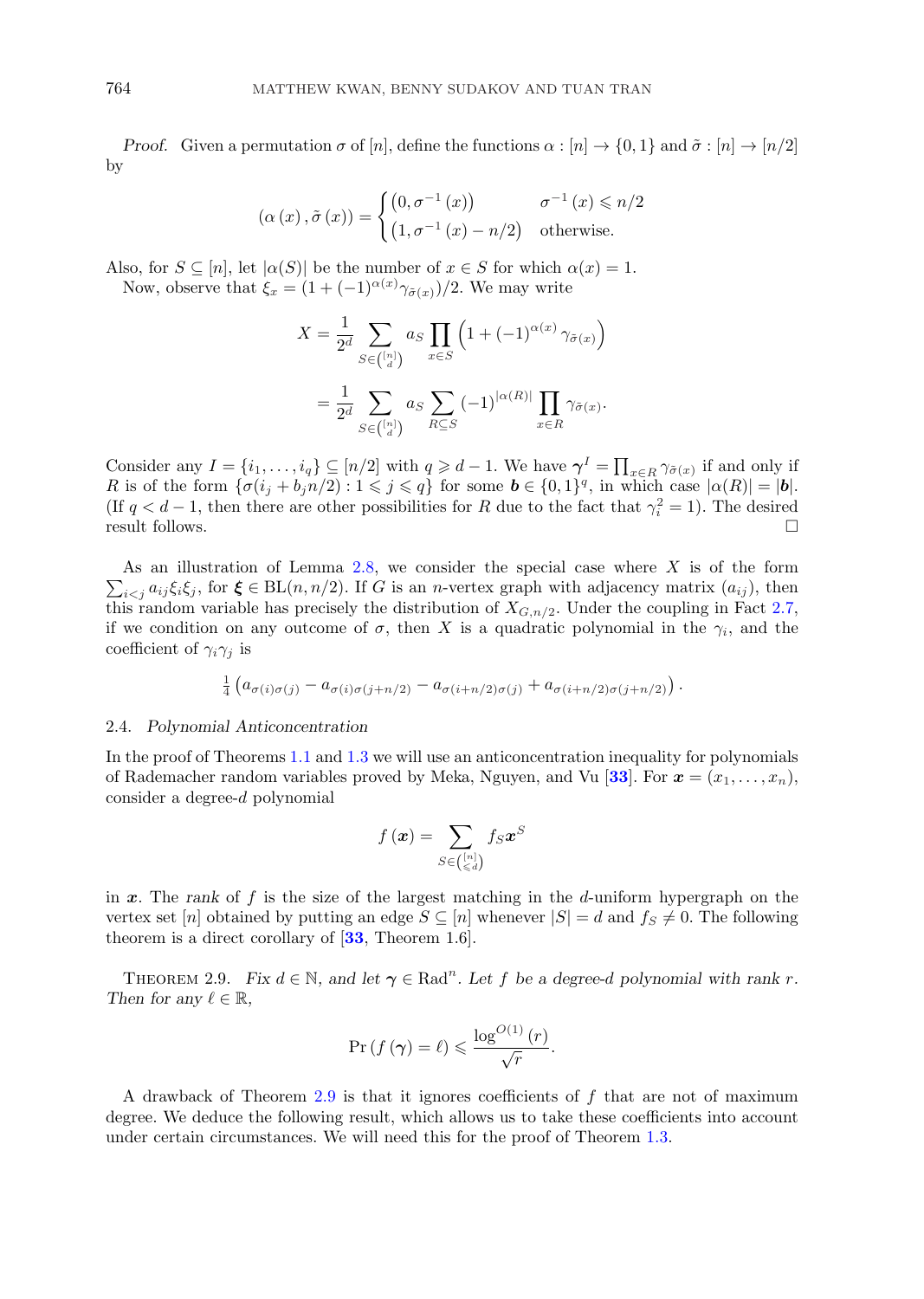# <span id="page-8-0"></span>COROLLARY 2.10. *Fix*  $d \in \mathbb{N}$ , let  $\gamma \in \text{Rad}^n$ , and consider a degree-d polynomial

$$
f(\boldsymbol{x}) = \sum_{S \in \binom{[n]}{\leq d}} f_S \boldsymbol{x}^S.
$$

Let  $m_d = \max\{|f_S| : |S| = d\}$  be the maximum coefficient of degree d, and let H' be the  $(d-1)$ -uniform hypergraph with edge set  $\{S : |S| = d-1, |f_S| \geq r m_d\}$ . Suppose that H' has *a* matching of size r. Then for any  $\ell \in \mathbb{R}$ ,

$$
\Pr\left(f\left(\boldsymbol{\gamma}\right) = \ell\right) \leqslant \frac{\log^{O(1)}\left(r\right)}{\sqrt{r}}.
$$

*Proof.* Let H be the d-uniform hypergraph used to define the rank of f, with an edge for every non-zero degree-d coefficient. If H has a matching of size  $r/(2d)$ , then we are done by Theorem [2.9.](#page-7-0) Otherwise, H has an independent set I of size larger than  $n - r/2$ . Condition on any outcome of the values  $\gamma_i$  for  $i \notin I$ . Now,  $f(\gamma)$  can be expressed as a polynomial  $g((\gamma_i)_{i\in I})$ of the remaining  $\gamma_i$ , depending on the values of  $\gamma_i$  for  $i \notin I$ . This polynomial has degree at most  $d-1$ . Specifically, for  $S \subseteq I$  with size  $d-1$ , the coefficient of S in g is

$$
f_S + \sum_{i \notin I} f_{S \cup \{i\}} \gamma_i.
$$

If  $f_S \geq r m_d$ , then this coefficient is non-zero (in fact,  $f_S \geqslant (r/2) m_d$  suffices), so each edge of  $H'[I]$  corresponds to a non-zero degree- $(d-1)$  coefficient in g. Moreover, by assumption  $H'[I]$ has a matching of size at least  $r - (n - |I|) \ge r/2$ . Therefore, g has rank at least  $r/2$ , so the desired result again follows from Theorem [2.9.](#page-7-0)

# 3. *Anticoncentration in graphs*

In this section, we present the proof of Theorem [1.1.](#page-1-0) It suffices to prove that  $Pr(X_{G,k} = \ell)$  $O(\log^{O(1)}(\ell^*/k)/\sqrt{\ell^*/k})$  for every graph G with 2k vertices, because  $I(n, k, \ell)$  is a monotone non-increasing function of n. So, let G be a graph on the vertex set [n], for  $n = 2k$ . Let  $X = X_{G,k}$ . We may assume that  $e(G) \leqslant \binom{n}{2}$  $\binom{n}{2}/2$ , by taking the complement of G if necessary. We express X in the form  $X(\xi) = \sum_{1 \leq x < y \leq n} a_{xy} \xi_x \xi_y$ , where the  $a_{xy}$  are the entries of the adjacency matrix of G and  $\xi \in BL(n, n/2)$ .

Note that  $\mathbb{E}X \approx e(G)/4$ . We first want to use Lemma [2.1](#page-4-0) to show that if  $e(G)$  is not at least of the same order as  $\ell$ , then  $Pr(X_{G,k} = \ell)$  is very small.

CLAIM 3.1. *For any constant*  $\varepsilon > 0$ , if  $\ell \geq (1 + \varepsilon) \mathbb{E} X$  or  $\ell \leq (1 - \varepsilon) \mathbb{E} X$ , then,

$$
\Pr\left(X = \ell\right) \leqslant \exp\left(-\Omega\left(\frac{\varepsilon^2 \ell}{k}\right)\right).
$$

*Proof.* Note that X is of the form required to apply Lemma [2.1,](#page-4-0) with  $c_x = \deg(x)$ . Then,

$$
\Pr(X = \ell) \le \exp\left(-\Omega\left(\frac{\varepsilon^2 e(G)^2}{\sum_{x=1}^n \deg(x)^2}\right)\right)
$$

$$
\le \exp\left(-\Omega\left(\frac{\varepsilon^2 e(G)^2}{n^2 (e(G)/n)}\right)\right)
$$

$$
\le \exp\left(-\Omega\left(\frac{\varepsilon^2 \ell}{k}\right)\right),
$$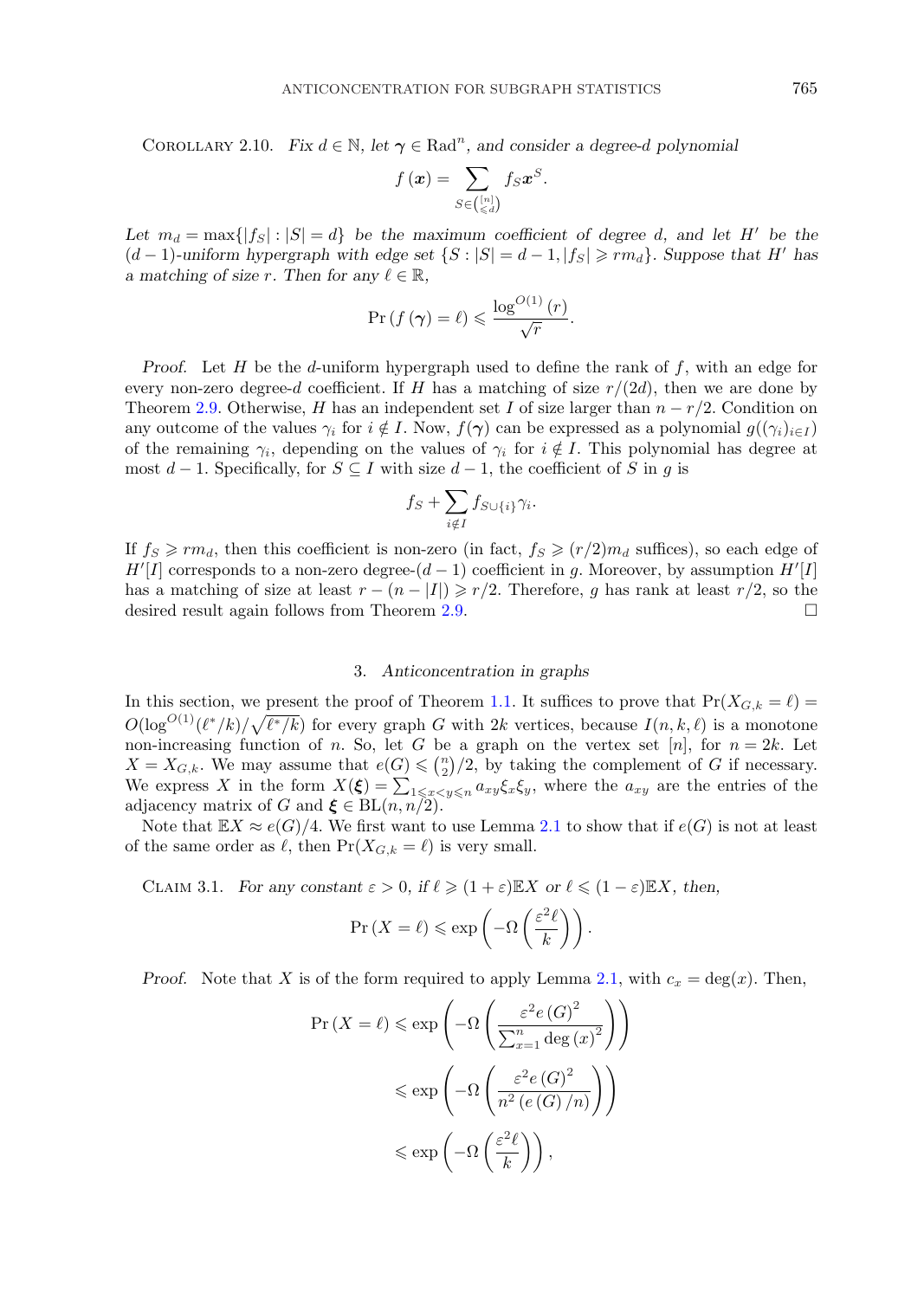<span id="page-9-0"></span>where in the second inequality we have used the upper bound on  $\sum_{x=1}^{n} \text{deg}(x)^2$  obtained by taking  $deg(x) = n$  for as many x as possible, and in the third inequality we have used the fact that  $\ell \leqslant (1 - \varepsilon) \mathbb{E} X = O(e(G)).$ 

From now on we will assume that  $e(G) = \Omega(\ell)$ , which also implies that  $\ell = \Theta(\ell^*)$ . Now, let  $\sigma$  be a uniformly random permutation of [n], and let H be the (random) graph on the vertex set  $[k]$  with an edge between i and j if

$$
a_{\sigma(i)\sigma(j)} - a_{\sigma(i)\sigma(j+k)} - a_{\sigma(i+k)\sigma(j)} + a_{\sigma(i+k)\sigma(j+k)} \neq 0.
$$

The heart of the proof of Theorem [1.1](#page-1-0) is the following claim.

CLAIM 3.2. *The graph* H has a matching of size  $\Omega(\ell/k)$ , with probability  $1 - O(k/\ell)$ .

Before proving Claim 3.2, we will show how it implies Theorem [1.1.](#page-1-0)

*Proof of Theorem* 1.1. Let  $\mathcal{E}$  be the event that H has a matching of size  $\Omega(\ell/k)$ . We learn from Lemma [2.8](#page-6-0) (see the discussion at the end of Section [2.3\)](#page-6-0) that  $X$  is a quadratic polynomial in  $\gamma \in \text{Rad}^{n/2}$ , and the coefficient of  $\gamma_i \gamma_j$  is  $\frac{1}{4} (a_{\sigma(i)\sigma(j)} - a_{\sigma(i)\sigma(j+k)} - a_{\sigma(i+k)\sigma(j)} + a_{\sigma(i)\sigma(j)} - a_{\sigma(i)\sigma(j+k)} - a_{\sigma(i)\sigma(j)}$  $a_{\sigma(i+k)\sigma(j+k)}$ ). Hence, the rank of X (as a polynomial in the  $\gamma_i$ ) is equal to the size of a maximum matching in H. Thus,  $Pr(X = \ell | \mathcal{E}) \leq \log^{O(1)}(\ell/k) \sqrt{\frac{k}{\ell}}$ , by Theorem [2.9.](#page-7-0) Combined with Claim 3.2, we obtain

$$
\Pr(X = \ell) \leqslant \Pr(\overline{\mathcal{E}}) + \Pr(X = \ell | \mathcal{E}) \leqslant \log^{O(1)}(\ell/k) \sqrt{\frac{k}{\ell}}.
$$

In order to prove Theorem [1.1,](#page-1-0) it remains to show Claim 3.2. As a warm-up, we first sketch the proof of Claim 3.2 in the regime where  $\ell = \Omega(k^2)$ . A key observation is that if  $a_{vw} =$  $a_{v'w'} \neq a_{v'w}$  (that is, the path vwv'w' alternates between edges and non-edges), then  $a_{vw}$  $a_{vw'} - a_{v'w} + a_{v'w'} \neq 0$ . That is to say, edges in H arise from alternating paths of length 3 in G. When  $\ell = \Omega(k^2)$ , we can show that G has  $\Omega(k^4)$  alternating 3-paths. Roughly speaking, the reason is that G can be divided into two parts  $V_1$  and  $V_2$  such that all vertices in  $V_1$  have reasonably high degree and all vertices in  $V_2$  have reasonably high non-degree. If there were many non-edges in  $V_1$  or many edges in  $V_2$ , this would immediately give us many alternating 3-paths. Otherwise  $V_1$  is almost a clique and  $V_2$  is almost an independent set, in which case almost every pair of edges between  $V_1$  and  $V_2$  gives rise to an alternating 3-path through  $V_2$ , and almost every pair of non-edges between  $V_1$  and  $V_2$  gives rise to an alternating 3-path through  $V_1$ , and there must be many alternating 3-paths of at least one of these two types. Now, if G has  $\Omega(k^4)$  alternating 3-paths, it follows from a concentration inequality that H is very likely to have  $\Omega(k^2)$  edges, and hence a matching of size k.

In the general case, this simplistic approach does not suffice, and the way we find our matching in H will differ slightly depending on the structure of G. Let  $U \subseteq [n]$  be the set of 'high-degree' vertices with degree at least  $0.9n$ . We divide the proof of Claim 3.2 into two cases: the case when many edges are incident to U will be handled in Section 3.1, and the case where many edges avoid  $U$  will be treated in Section [3.2.](#page-10-0)

#### 3.1. *Case* 1*: many edges are incident to the high-degree vertices*

First, consider the case where  $e(G)/2$  edges are incident to U. In this case,  $2k|U| \geqslant e(G)/2$ , so  $|U| = \Omega(\ell/k)$ . We can in fact assume that  $|U| \geq 3$ , because if  $\ell = O(k)$  the statement of Theorem [1.1](#page-1-0) is trivial. Now consider the following procedure to iteratively build a matching M in H. At step t, let  $V_t$  be the set of vertices  $v \in [n]$  such that the value of  $\sigma^{-1}(v)$  has not yet been revealed, choose any distinct  $u, w \in U \cap V_t$ , and reveal the values of  $i = \sigma^{-1}(u)$  and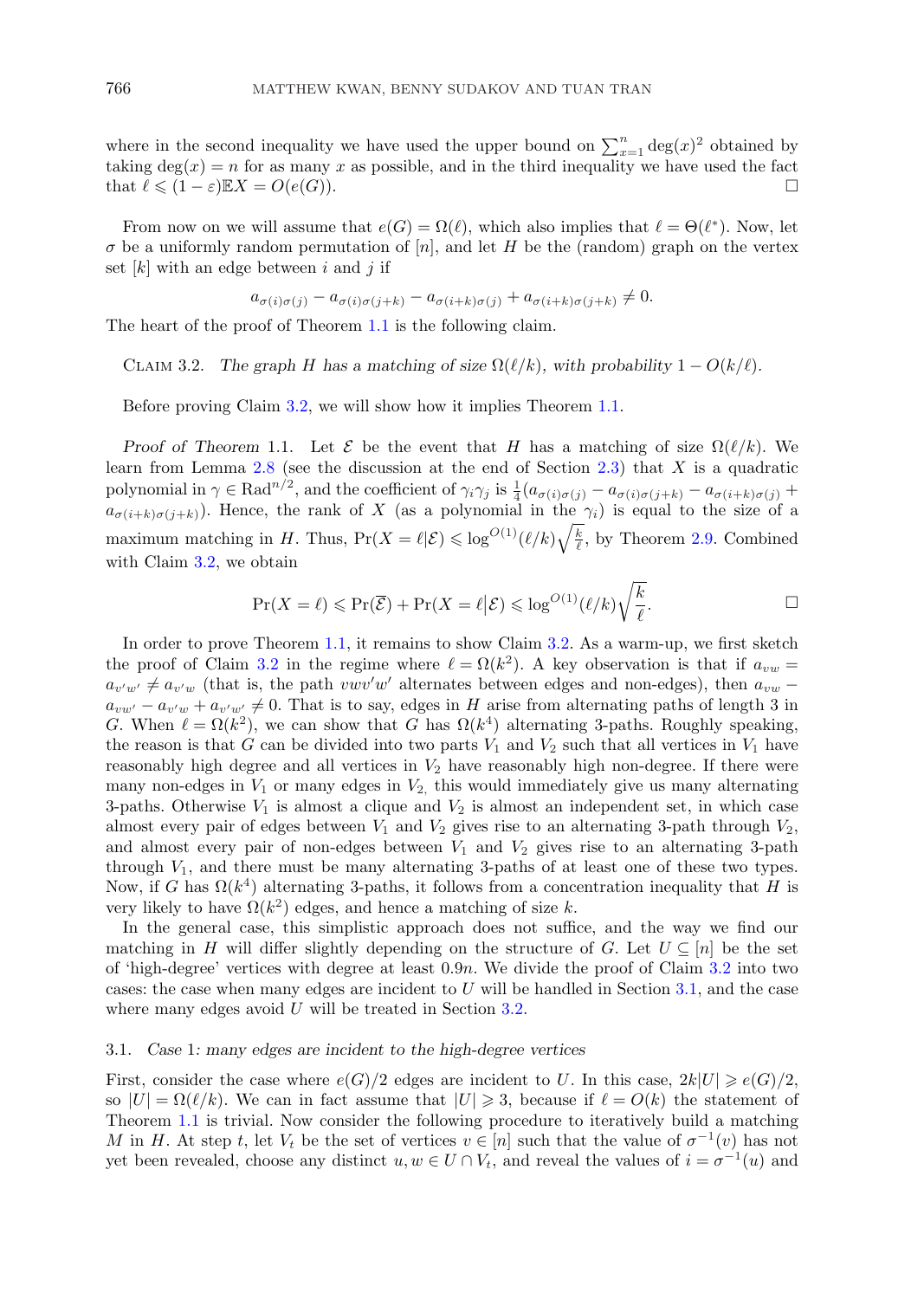<span id="page-10-0"></span> $j = \sigma^{-1}(w)$ . If  $i, j \leq k$  and the values of  $\sigma(i + k)$  and  $\sigma(j + k)$ , have not already been revealed, reveal them, and if we find that  $\{i, j\}$  is an edge in H, then we add  $\{i, j\}$  to M.

The above procedure can continue while  $4t + 2 \leq |U|$  (that is,  $t \leq (|U| - 2)/4$ ). Let  $T = \min\{(|U| - 2)/4, 0.01n\} = \Omega(\ell/k)$ . We claim that every step  $t \leq T$  has probability  $\Omega(1)$ of successfully adding an edge to M.

CLAIM 3.3. For any  $t \leq T = \Omega(\ell/k)$ , condition on any outcome of the information revealed *before step* t*. Then the probability that an edge is added to* M *in step* t *is at least* 0*.*02*.*

*Proof.* Let  $Q_t$  be the set of indices  $q \in [k]$  such that  $\sigma(q)$  or  $\sigma(q+k)$  have already been revealed in previous steps (that is,  $\sigma(q) \notin V_t$  or  $\sigma(q+k) \notin V_t$ ). Observe that  $|Q_t| \leq 8T$ . Now, reveal the values of  $i = \sigma^{-1}(u)$  and  $j = \sigma^{-1}(w)$ . The probability that  $i, j \leq k$  and  $\sigma(i+k), \sigma(j+k) \in V_t$  is at least

$$
\frac{k-|Q_t|}{n} \cdot \frac{k-|Q_t|-1}{n} \ge \left(\frac{k-8T-1}{n}\right)^2 \ge 0.2.
$$
 (1)

Condition on such an outcome of i, j. Note that  $|V_t| \geq n - 4t \geq 0.9n$ , and recall that u and w have degree at least  $0.9n$  (as vertices in U). It follows that  $|N_{V_t}(u)|, |N_{V_t}(w)| \geq 0.8n$ . Let  $P \subseteq$  $N_{V_t}(w) \times N_{V_t}(u)$  be the set of distinct ordered pairs of vertices  $(u', w')$  with  $u' \in N_{V_t}(w) \setminus \{u\}$ and  $w' \in N_{V_t}(u) \setminus \{w\}$ , so that  $|P| \geq (0.8n - 1)(0.8n - 2) \geq 0.6n^2$ . Recall that we are assuming  $e(G) \leqslant {n \choose 2}$  $\binom{n}{2}/2$ , so at most  $n^2/2$  of the pairs in P are edges of G. Let P' be the set of pairs of P which are not edges, so that  $|P'| \geq 0.1n^2$ . Observe that if  $(\sigma(i+k), \sigma(j+k)) \in P'$ , then the vertices  $\sigma(i)$ ,  $\sigma(j+k)$ ,  $\sigma(i+k)$ ,  $\sigma(j)$  form an alternating path, so

$$
a_{\sigma(i)\sigma(j)} - a_{\sigma(i)\sigma(j+k)} - a_{\sigma(i+k)\sigma(j)} + a_{\sigma(i+k)\sigma(j+k)} = a_{\sigma(i)\sigma(j)} - 2 \neq 0,
$$

meaning that  $\{i, j\}$  is an edge of H and can be added to M. The probability of this is at least  $|P'|/n^2 \geq 0.1$ . Recall that this is a conditional probability, so we multiply by (1) for the desired result.

Claim  $3.3$  implies that the eventual size of M stochastically dominates the binomial distribution Bin(T, 0.02), so by the Chernoff bound we have  $|M| \geq 0.01T$  with probability  $1-e^{-\Omega(\ell/k)}$ .

### 3.2. *Case* 2*: many edges avoid the high-degree vertices*

Let  $U = [n] \setminus U$ ; it remains to consider the case where U induces at least  $e(G)/2 = \Omega(\ell)$  edges. Observe that in  $G[U]$  we can greedily find a matching of size at least  $s := e(G[U])/k = \Omega(\ell/k);$ let  $S \subseteq [n]^2$  be such a matching. Now consider the following procedure to iteratively build a matching M in H. At step t, let  $V_t$  be the set of vertices  $v \in [n]$  such that the value of  $\sigma^{-1}(v)$ has not yet been revealed, choose any  $(u, v) \in S \cap V_t^2$ , and reveal the values of  $i = \sigma^{-1}(u)$  and  $j = \sigma^{-1}(w)$ . If  $i, j \leq k$  and the values of  $\sigma(i + k)$  and  $\sigma(j + k)$ , have not already been revealed, reveal them, and if we find that  $\{i, j\}$  is an edge in H, then we add  $\{i, j\}$  to M.

The above procedure can continue while  $4t + 1 \leqslant |S|$  (that is,  $t \leqslant (|S| - 1)/4$ ). Let  $T =$  $\min\{(|S|-1)/4, 0.01n\} = \Omega(\ell/k)$ . As in Section [3.1,](#page-9-0) we claim that every step  $t \leq T$  has probability  $\Omega(1)$  of successfully adding an edge to M.

CLAIM 3.4. *For any*  $t \leq T = \Omega(\ell/k)$ , condition on any outcome of the information revealed *before step* t*. Then the probability that an edge is added to* M *in step* t *is at least* 0*.*0004*.*

*Proof.* Reveal the values of  $i = \sigma^{-1}(u)$  and  $j = \sigma^{-1}(w)$ . As in Case 1, the probability that  $i, j \leq k$  and  $\sigma(i + k), \sigma(j + k) \in V_t$  is at least  $((k - 8T - 1)/n)^2 \geq 0.2$ . Condition on such an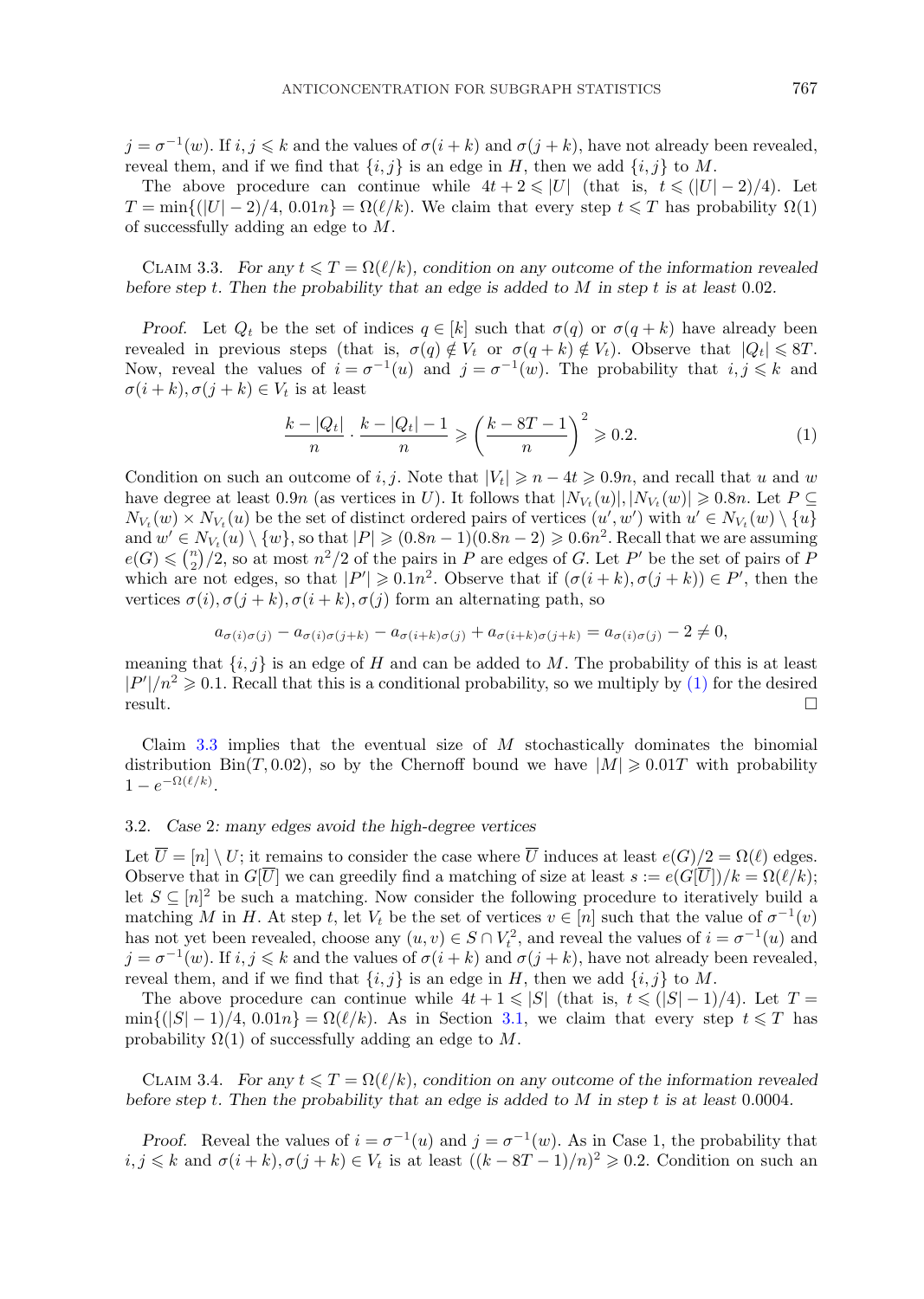<span id="page-11-0"></span>outcome of i, j. Note that  $|V_t| \geq n - 4t \geq 0.95n$ , and recall that u and w have degree at most 0.9n, so  $|V_t \setminus N(u)|, |V_t \setminus N(w)| \geq 0.05n$ . Let  $P \subseteq V_t^2$  be the set of distinct ordered pairs of vertices  $(u', w')$  with  $u' \in (V_t \setminus N(u)) \setminus \{u, w\}$  and  $w' \in (V_t \setminus N(w)) \setminus \{u, w\}$ , so that  $|P| \geq$  $(0.05n-2)(0.05n-3) \geq 0.002n^2$ . Observe that if  $(\sigma(j+k), \sigma(i+k)) \in P$ , then the vertices  $\sigma(i+k), \sigma(j), \sigma(i), \sigma(j+k)$  form an alternating path and

$$
a_{\sigma(i)\sigma(j)} - a_{\sigma(i)\sigma(j+k)} - a_{\sigma(i+k)\sigma(j)} + a_{\sigma(i+k)\sigma(j+k)} = 1 + a_{\sigma(i+k)\sigma(j+k)} \neq 0,
$$

meaning that  $\{i, j\}$  is an edge of H and can be added to M. The probability of this is at least  $|P|/n^2 \geqslant 0.002.$ 

As in Section [3.1,](#page-9-0) it follows that the eventual size of M stochastically dominates the binomial distribution Bin(T, 0.0004), so by the Chernoff bound we have  $|M| \geq 0.0002T$  with probability  $1-e^{-\Omega(\ell/k)}$ .

#### 4. *'Weak' anticoncentration in hypergraphs*

Theorem [1.2](#page-1-0) will be an almost immediate consequence of Lemma [2.2.](#page-4-0) The only combinatorial fact we need is as follows.

Lemma 4.1. *The following holds for any* r*. Let* G *be an* r*-graph on* 2k *vertices. Then either* G *induces a clique on* k *vertices, or an independent set on* k *vertices, or else it induces two* k*-vertex subgraphs with different numbers of edges.*

*Proof.* We can assume  $k \geq r$ , because otherwise G trivially induces an independent set on k vertices. We will assume that every k-vertex subset of  $G$  induces the same number of edges, and prove that  $G$  is a clique or independent set.

We claim that for all  $s \leq k$ ,  $deg(S)$  takes a constant value among vertex subsets S of size s. This will imply the desired result, because if S has r vertices, then  $\deg(S)$  is either zero or one, depending on whether S is an edge in G. We prove our desired claim by induction on s, so assume that it holds for all sizes less than some s. For  $i < s$ , let  $d_i$  be the common value of  $deg(S)$  among S of size i.

Now, let  $St(v)$  be the set of edges of G which contain a vertex v. For a set S of s vertices, by the inclusion–exclusion principle, the number of edges of  $G$  which intersect  $S$  is

$$
\left| \bigcup_{v \in S} \text{St}(v) \right| = \sum_{i=1}^{s} (-1)^{i+1} \left( \sum_{S' \in {S \choose i}} \left| \bigcap_{v \in S'} \text{St}(v) \right| \right) = \sum_{i=1}^{s-1} (-1)^{i+1} {s \choose i} d_i + (-1)^{s+1} \deg(S).
$$

So, if we had  $S_1, S_2 \subseteq V$  with  $|S_1| = |S_2| = s$  and  $(-1)^{s+1} \deg(S_1) < (-1)^{s+1} \deg(S_2)$ , it would imply that  $e(V \setminus S_1) > e(V \setminus S_2)$ . Since we are assuming  $k \geq s$  and  $|V| = 2k$ , we would have  $|V \setminus S_1| = |V \setminus S_2| \geq k$ , so by averaging there would be k-vertex subsets  $U_1 \subseteq V \setminus S_1$  and  $U_2 \subseteq$  $V \setminus S_2$  such that  $e(U_1) > e(U_2)$ . This would be a contradiction.

Now we can prove Theorem [1.2.](#page-1-0) Similarly to the proof of Theorem [1.1,](#page-1-0) by monotonicity it suffices to show that  $Pr(X_{G,k} = \ell) \leq 1 - \varepsilon$ , for some  $\varepsilon$  depending only on r, whenever G is an r-graph on  $n = 2k$  vertices. If  $X_{G,k}$  is identically equal to 0 or  $\binom{n}{k}$ , then we are done, and otherwise, by Lemma 4.1,  $X_{G,k}$  must be supported on at least two values (meaning that it is not a constant).

Then, note that we can express  $X_{G,k}$  in the form  $f(\xi)$ , for f a polynomial of degree at most r and  $\xi \in BL(n, k)$ . The desired result therefore follows from Lemma [2.2.](#page-4-0)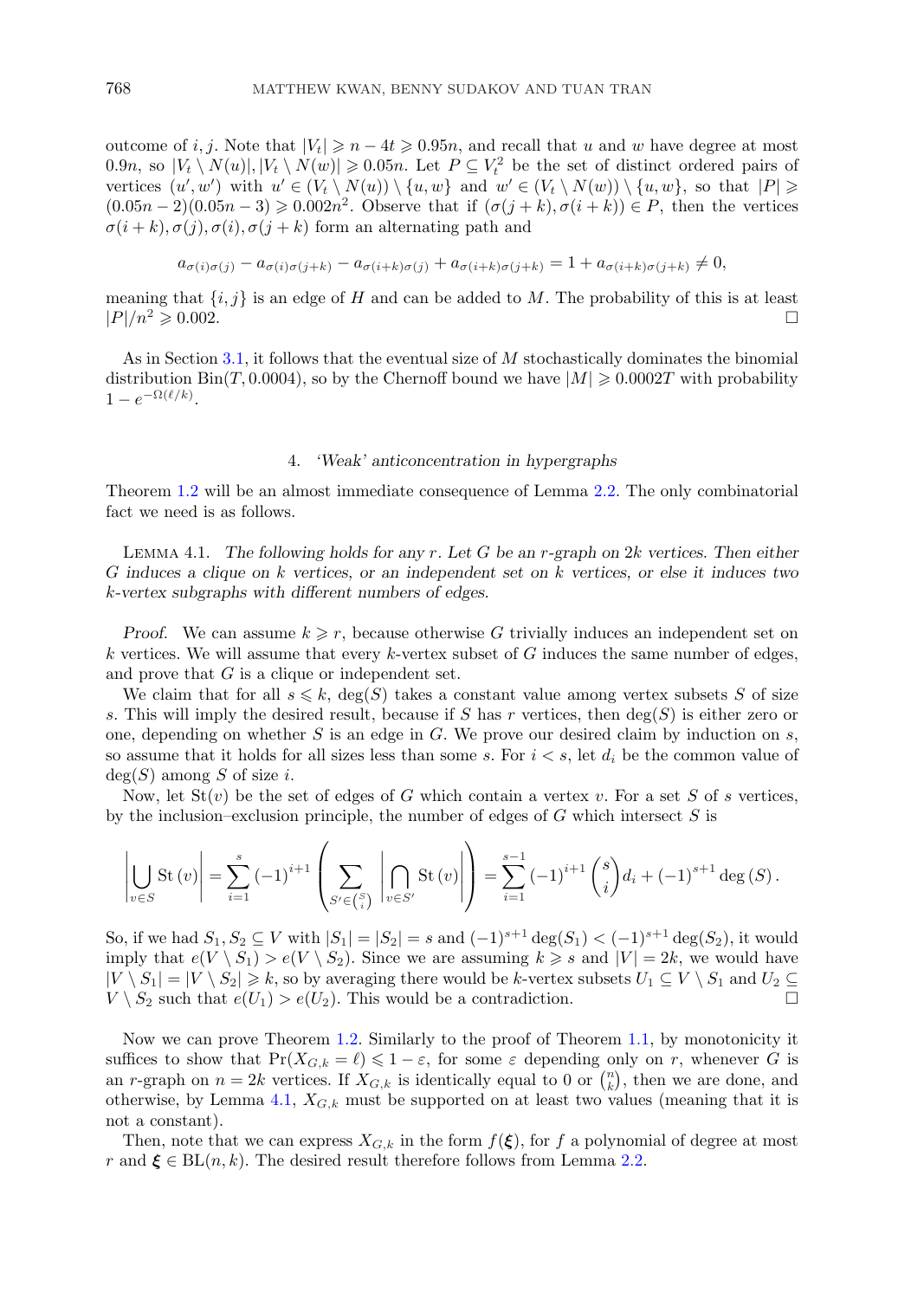#### 5. *Anticoncentration in dense* 3*-graphs*

<span id="page-12-0"></span>In this section, we prove Theorem [1.3.](#page-2-0) Let G be a 3-graph on the vertex set [n], for  $n = 2k$ ; as in Section, we prove Theorem 1.5. Let G be a G-graph on the vertex set  $[n]$ , for  $n = 2n$ , as in Section [3,](#page-8-0) it suffices to prove that  $Pr(X_{G,k} = \ell) \leq log^{O(1)} k / \sqrt{k}$ . Also, with the same arguments as in Claim [3.1,](#page-8-0) we can assume that  $\min\{e(G), \binom{n}{3}\}$  ${n \choose 3} - e(G) = \Omega(n^3).$ 

Now, we express  $X = X_{G,k}$  as

$$
\sum_{1\leqslant x
$$

where  $a_{xyz} = \mathbf{1}_{\{x,y,z\} \in E(G)}$  and  $\boldsymbol{\xi} \in BL(n, n/2)$ . One might hope that Conjecture [5](#page-15-0) would follow from a 3-graph generalisation of the arguments in Theorem [1.1.](#page-1-0) Indeed, it would suffice to show that G has  $\Omega(n^6)$  'good' 6-tuples of vertices  $(x, x', y, y', z, z')$  such that

$$
a_{xyz} - a_{xyz'} - a_{xy'z} - a_{x'yz} + a_{xy'z'} + a_{x'yz'} + a_{x'y'z} - a_{x'y'z'} \tag{2}
$$

is non-zero. Unfortunately, in contrast with the 2-uniform case in Theorem [1.1,](#page-1-0) there exist 3-graphs G satisfying  $\min\{e(G), \binom{n}{3}\}$  $\binom{n}{3} - e(G)$  =  $\Omega(n^3)$  which have no good 6-tuple at all. It will be useful to classify all such 3-graphs, which we will do after making some definitions. Fix a set  $\{x, x', y, y', z, z'\}$  of size 6, and let F be the set of all 3-graphs on this vertex set such that the expression in (2) is non-zero. We say that a 3-graph is F*-free* if it induces no 3-graph from  $\mathcal F$ . Also, we define a family of  $\mathcal F$ -free 3-graphs as follows. For two disjoint sets A and B and a set of disjoint pairs  $M \subseteq A \times B$ , let  $G_{A,B,M}$  be the 3-graph on the vertex set  $A \cup B$ , whose edges are the triples which intersect both  $A$  and  $B$ , except those triples which include a pair from M.

LEMMA 5.1. *Consider an F*-free *n*-vertex 3-graph *G* with  $\min\{e(G), \binom{n}{3}\}$  ${n \choose 3} - e(G) = \Omega(n^3).$ *Then, provided n is sufficiently large, G or its complement is of the form*  $G_{A,B,M}$ *, for some partition*  $A \cup B$  *of the vertex set of* G *and some set of disjoint pairs*  $M \subseteq A \times B$ *.* 

The proof of Lemma 5.1 involves some somewhat complicated casework, so we defer it to Section [5.1.](#page-13-0)

Now, under the coupling in Fact [2.7,](#page-6-0) X is a function of a random permutation  $\sigma : [n] \to [n]$ and a random vector  $\gamma \in \text{Rad}^{n/2}$ . By Lemma [2.8,](#page-6-0) for any outcome of  $\sigma$ , X is a polynomial in the  $\gamma_i$  of degree at most 3. The coefficient  $g_{ijq}$  of  $\gamma_i \gamma_j \gamma_q$  is

$$
\sum_{b \in \{0,1\}^3} (-1)^{|b|} a_{\sigma(i+kb_1)\sigma(j+kb_2)\sigma(q+kb_3)}
$$

(note that  $|g_{ijq}| \leq 4$ ) and the coefficient  $g_{ij}$  of  $\gamma_i \gamma_j$  is

$$
\deg(\sigma(i), \sigma(j)) - \deg(\sigma(i+k), \sigma(j)) - \deg(\sigma(i), \sigma(j+k)) + \deg(\sigma(i+k), \sigma(j+k)).
$$

Let H be the random 3-graph on the vertex set  $[n/2]$  with an edge  $\{i, j, q\}$  whenever  $g_{ijq} \neq 0$ . First suppose that G contains  $\Omega(n^6)$ -induced subgraphs from F, and let  $N = \Omega(n^6)$  be the number of ordered 6-tuples  $(x, x', y, y', z, z')$  such that the expression in  $(2)$  is non-zero. Then,

$$
\mathbb{E}e(H) = \frac{n}{2} \left( \frac{n}{2} - 2 \right) \left( \frac{n}{2} - 4 \right) \frac{N}{n(n-1)...(n-5)} = \Theta(n^3).
$$

Also, note that modifying  $\sigma$  by a transposition changes  $e(H)$  by at most  $2{n \choose 2}$  $\binom{n}{2}$ . By a McDiarmidtype concentration inequality for random permutations (see for example [**[32](#page-20-0)**, Section 3.2]), we, therefore, have

$$
\Pr\left(e\left(H\right)\leqslant \mathbb{E}e\left(H\right)/2\right)=\exp\left(-\Omega\left(\frac{\left(n^3\right)^2}{n\cdot\binom{n}{2}^2}\right)\right)=e^{-\Omega(n)}.
$$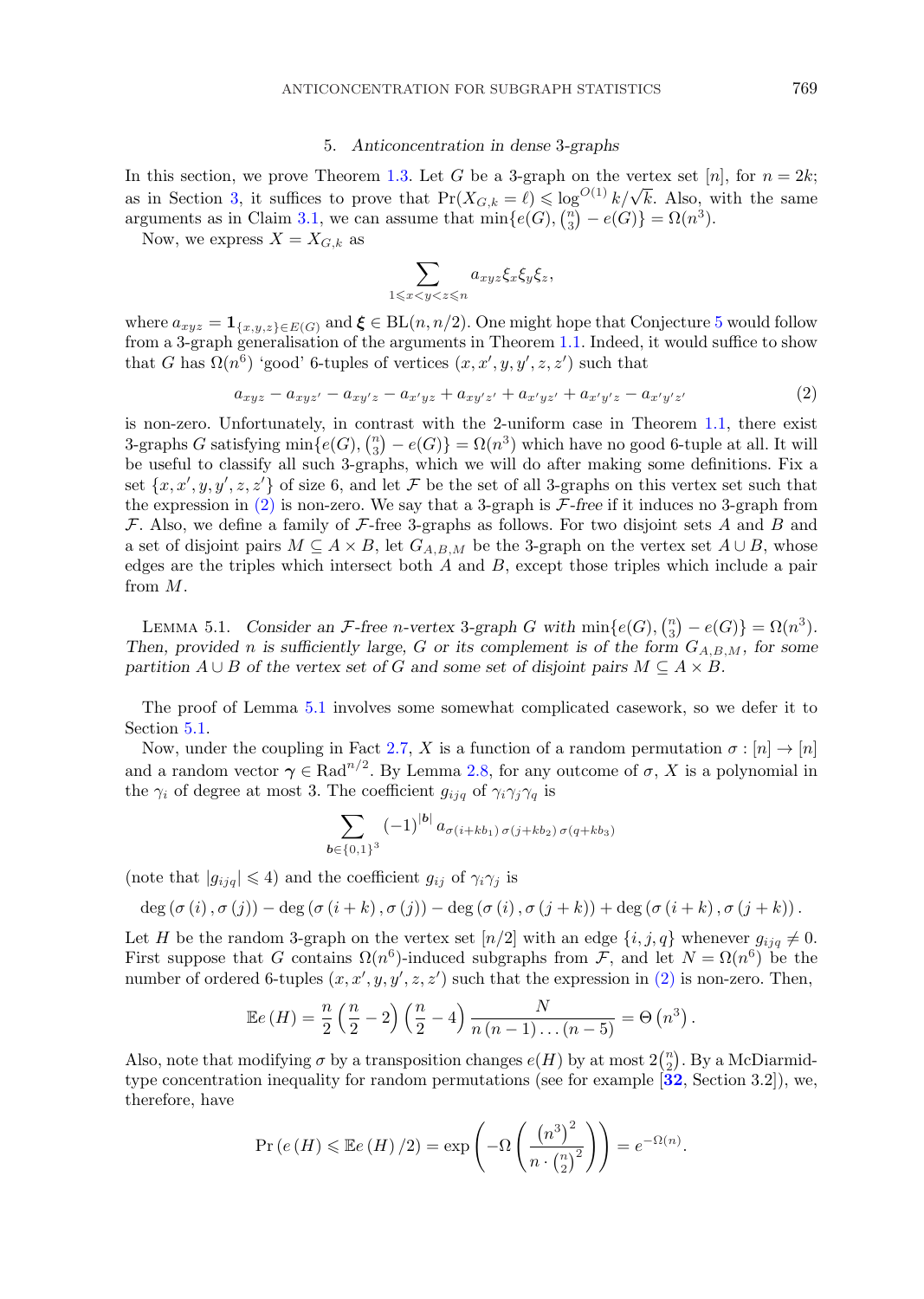<span id="page-13-0"></span>But if  $e(H) \geq \mathbb{E}e(H)/2 = \Omega(n^3)$ , then we can greedily find a matching of size  $\Omega(n)$  in H, and Theorem [2.9](#page-7-0) finishes the proof.

It remains to consider the case where G contains  $o(n^6)$  induced subgraphs from F. In this case, by the induced hypergraph removal lemma (see [**[41](#page-20-0)**, Theorem 6]), we can add and remove  $o(n^3)$  edges from G to obtain a 3-graph with no induced subgraphs from F. By Lemma [5.1,](#page-12-0) we can assume this 3-graph is of the form  $G_{A,B,M}$ . Note that only  $O(|M|n) = o(n^3)$  edges of  $G_{A,B,M}$  can involve a pair in M, so we can actually obtain  $G' := G_{A,B,\emptyset}$  by adding and removing  $o(n^3)$  edges from G. Recall that  $\min\{e(G), \binom{n}{3}\}$  $\binom{n}{3} - e(G)$  =  $\Omega(n^3)$ , so we must have  $|A|, |B| = \Omega(n)$ . Also observe that if  $x, y' \in A$  and  $x', y \in B$ , then

$$
|\deg_{G'}(x,y) - \deg_{G'}(x',y) - \deg_{G'}(x,y') + \deg_{G'}(x',y')| = |2(n-2) - |A| - |B|| = n-4.
$$
\n(3)

There are  $\Omega(n^4)$  such choices of  $(x, x', y, y')$ . We claim that in fact there are  $N' = \Omega(n^4)$  choices of  $(x, x', y, y')$  such that

$$
\deg_G(x, y) - \deg_G(x', y) - \deg_G(x, y') + \deg_G(x', y') \ge n/2.
$$
 (4)

Indeed, recall that G' is obtained from G by adding and removing  $o(n^3)$  edges, and adding or removing an edge from  $G$  can affect the value of the above expression by at most 1, for at most  $O(n^2)$  4-tuples  $(x, x', y, y')$ . Therefore, there can be only  $o(n^4)$  4-tuples which satisfy (3) but not (4).

Now, let H' be the random graph on the vertex set  $[n/2]$  with an edge  $\{i, j\}$  if  $g_{ij} \geq n/2$ . We have,

$$
\mathbb{E}e(H') = \frac{n}{2} \left( \frac{n}{2} - 2 \right) \frac{N'}{n(n-1)(n-2)(n-3)} = \Theta(n^2),
$$

and, as in the previous case, by a concentration inequality  $e(H') = \Omega(n^2)$  with probability  $1 - e^{-\Omega(n)}$ , in which case H' has a matching of size  $m = \Omega(n)$ . The desired result then follows from Corollary [2.10,](#page-8-0) with  $d = 3$  and  $r = \min\{m, n/8\}.$ 

## 5.1. *Characterising* F*-free* 3*-graphs*

In this subsection, we prove Lemma [5.1](#page-12-0) as an inductive consequence of the following two lemmas. Let  $K_{a,b}^{(3)}$  be the complete bipartite 3-graph with parts of sizes a and b (meaning that the vertex set can be partitioned into two parts of sizes  $a$  and  $b$ , and the edges are those triples which intersect both parts).

LEMMA 5.2. *Under the conditions of Lemma [5.1](#page-12-0), G contains a copy of*  $K_{5,5}^{(3)}$  *or its complement.*

Lemma 5.3. *Consider an* F*-free* 3*-graph* G *and let* v *be one of its vertices. Suppose that*  $G - v = G_{A,B,M}$  for some partition  $A \cup B$  of the vertex set of  $G - v$  and some set of disjoint *pairs*  $M \subseteq A \times B$ *. Suppose also*  $|A|, |B| \geq 5$ *. Then, there is a partition*  $A' \cup B'$  of the vertex *set of* G, and a set of disjoint pairs  $M' \subseteq A' \times B'$ , satisfying  $A' \supseteq A$ ,  $B' \supseteq B$ ,  $M' \supseteq M$ , such *that*  $G = G_{A',B',M'}$ .

To prove Lemma 5.2, we use the following theorem due to Fox and Sudakov [**[18](#page-20-0)**, Theorem 4.2], which states that certain natural 'patterns' are unavoidable in hypergraphs with density bounded away from zero and one. This theorem was actually stated in [**[18](#page-20-0)**] without proof (Fox and Sudakov were mainly concerned about an analogous theorem for graphs), so for completeness we include a proof in the Appendix.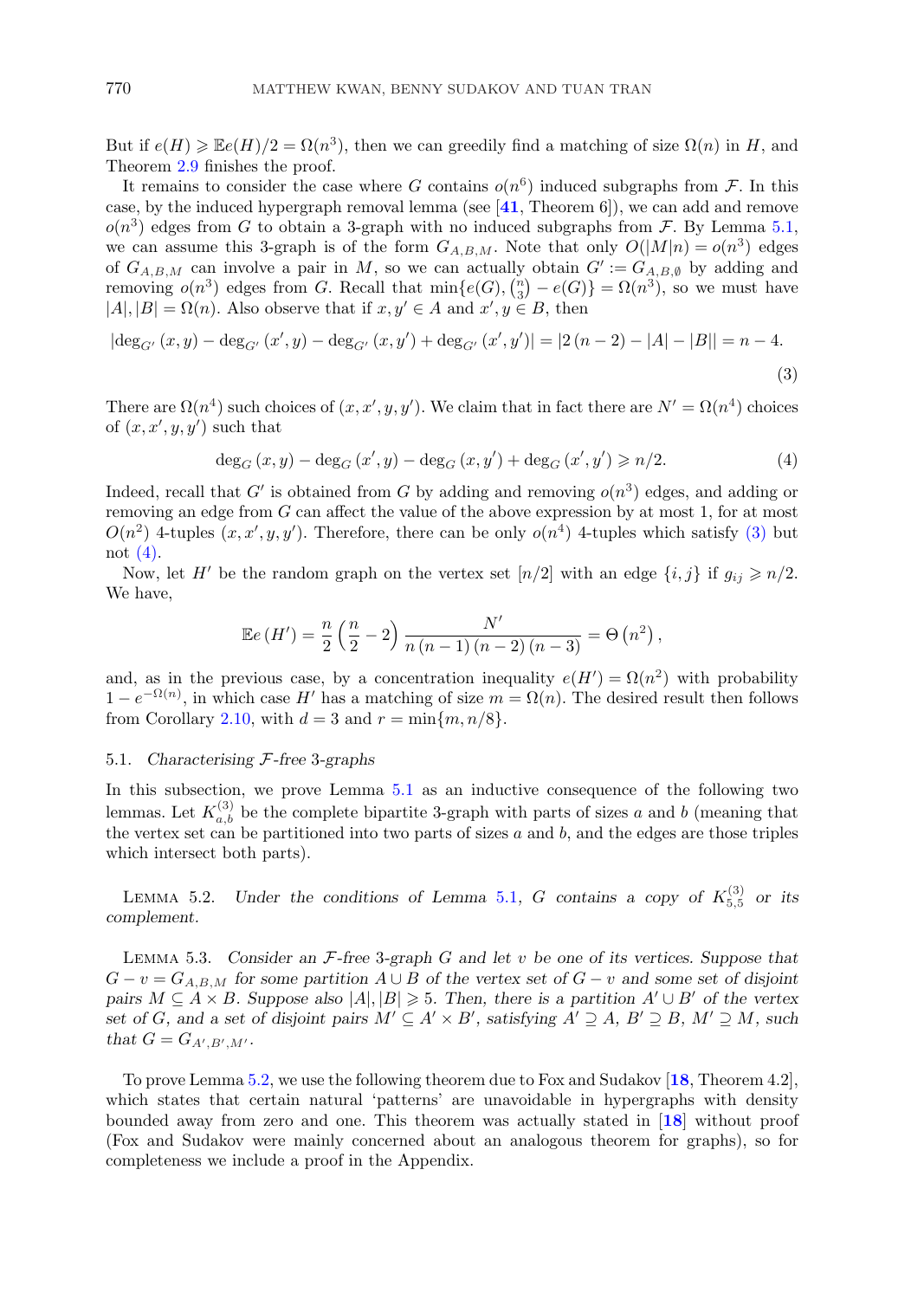<span id="page-14-0"></span>Theorem 5.4. *Consider a red–blue colouring of the edges of the complete* n*-vertex* 3*-graph, with*  $\Omega(n^3)$  *red edges and*  $\Omega(n^3)$  *blue edges, and consider any*  $t \in \mathbb{N}$ *.* 

*If* n is sufficiently large, then G contains disjoint vertex subsets  $V_1, V_2, V_3$  each of size t, such that for every function  $f : \{1, 2, 3\} \rightarrow \{1, 2, 3\}$ , all the edges  $\{v_1, v_2, v_3\}$  with  $v_i \in V_{f(i)}$  for  $i \in \{1, 2, 3\}$  *have the same colour, but the edge colouring of*  $V_1 \cup V_2 \cup V_3$  *is not monochromatic.* 

Now we prove Lemmas [5.2](#page-13-0) and [5.3.](#page-13-0) Note that n-vertex 3-graphs are equivalent to red– blue colourings of the complete  $n$ -vertex 3-graph; we switch between these points of view interchangeably.

*Proof of Lemma* 5.2. We may assume that G contains disjoint vertex subsets  $V_1, V_2, V_3$ satisfying the conclusion of Theorem 5.4, with  $t = 5$ . Suppose first that for some  $i_1, i_2$ , the set  $V_{i_1} \cup V_{i_2}$  is not monochromatic and the induced colouring is not isomorphic to  $K_{5,5}^{(3)}$  or its complement. For all remaining possibilities of the induced colouring, one can check that if  $x, y, z \in V_{i_1}$  and  $x', y', z' \in V_{i_2}$ , then the expression in [\(2\)](#page-12-0) is non-zero, meaning that G is not F-free, which is a contradiction. Alternatively, if each  $V_{i_1} \cup V_{i_2}$  is monochromatic, then there is only one possibility (up to swapping colours) for the colouring of  $V_1 \cup V_2 \cup V_3$ , and one can check that if  $x, y, z \in V_1$ ,  $x', y' \in V_2$  and  $z' \in V_3$ , then the expression in [\(2\)](#page-12-0) is non-zero, which is again a contradiction.  $\Box$ 

*Proof of Lemma* 5.3. First, consider  $x_a, x'_a \in A$  and  $x_b, x'_b \in B$  such that  $(x_a, x'_b), (x'_a, x_b) \notin A$ M. By the assumption that  $|B| \geq 5$ , there is  $x_b^* \in B \setminus \{x_b, x_b'\}$  such that  $(x_a', x_b^*), (x_a, x_b^*) \notin M$ . If  $(x, x', y, y', z, z') = (v, x_b^*, x_a, x_b, x_a', x_b')$ , then the expression in [\(2\)](#page-12-0) is equal to

$$
1 + a_{vx_ax'_a} + a_{vx_bx'_b} - a_{vx_ax'_b} - a_{vx'_ax_b} = 0.
$$
\n(5)

This implies that at most one of  $\{v, x_a, x'_a\}$  and  $\{v, x_b, x'_b\}$  can be an edge. But for any  $x_a, x'_a \in$ A and any two vertices in B, we can assign those two vertices the labels  $x_b$  and  $x_{b'}$  in such a way that  $(x_a, x'_b), (x'_a, x_b) \notin M$ . So either there is no edge containing v and two vertices from A, or there is no edge containing  $v$  and two vertices from  $B$ . Without loss of generality, suppose that the former is the case.

Now, we wish to study the edges of the form  $\{v, x_a, x_b\}$ , for  $x_a \in A$  and  $x_b \in B$ . Let  $\Gamma$  be the auxiliary bipartite graph on the vertex set  $A \cup B$  with an edge  $(x_a, x_b) \in A \times B$  if  $\{v, x_a, x_b\}$ is *not* an edge in G.

CLAIM. *Either*  $\Gamma = M$  *or*  $\Gamma$  *is obtained from M by adding every edge*  $(x_a, x^*)$  *incident to a single vertex*  $x^*$  ∈ *B* which does not appear in any pair of *M*.

*Proof of claim.* For any  $x_a, x'_a \in A$ ,  $x_b, x'_b \in B$  with  $(x_a, x'_b), (x'_a, x_b) \notin M$ , by (5) at least one of  $\{v, x_a, x'_b\}$  and  $\{v, x'_a, x_b\}$  is an edge. So  $\Gamma \setminus M$  does not have a matching of size 2, and by Kőnig's theorem the edges in  $\Gamma \setminus M$  are all incident to a single vertex  $x^*$ , which may be in A or B. (If  $\Gamma \setminus M$  consists of just one edge, then we can take  $x^* \in B$ , and if  $\Gamma \setminus M$  has no edges, we set  $x^* = \emptyset$ ).

Consider any  $x_a, x'_a \in A$  and  $x_b \in B$ . Choose  $x_b^* \in B \setminus \{x_b\}$  and  $x_a^* \in A \setminus \{x_a, x'_a\}$  such that  $(x_a^*, x_b), (x_a^*, x_b^*), (x_a, x_b^*), (x_a', x_b^*) \notin M$ . If  $(x, x', y, y', z, z') = (v, x_b^*, x_b, x_a^*, x_a, x_a')$ , then the expression in  $(2)$  is equal to

$$
\mathbf{1}_{(x'_a,x_b)\notin M} - \mathbf{1}_{(x_a,x_b)\notin M} + a_{vx_ax_b} - a_{vx'_ax_b} = 0.
$$
\n(6)

If  $(x_a, x_b) \in M$ , then  $(x'_a, x_b) \notin M$ , so (6) immediately implies that  $\{v, x'_a, x_b\}$  is an edge of G, and  $\{v, x_a, x_b\}$  is not. This implies that  $M \subseteq \Gamma$ , and it also allows us to rule out the possibility that  $x^*$  is a vertex in B that appears in some pair of M (in this case we would have proved that  $\Gamma \setminus M$  has no edges incident to  $x^*$ , which would contradict the choice of  $x^*$ ).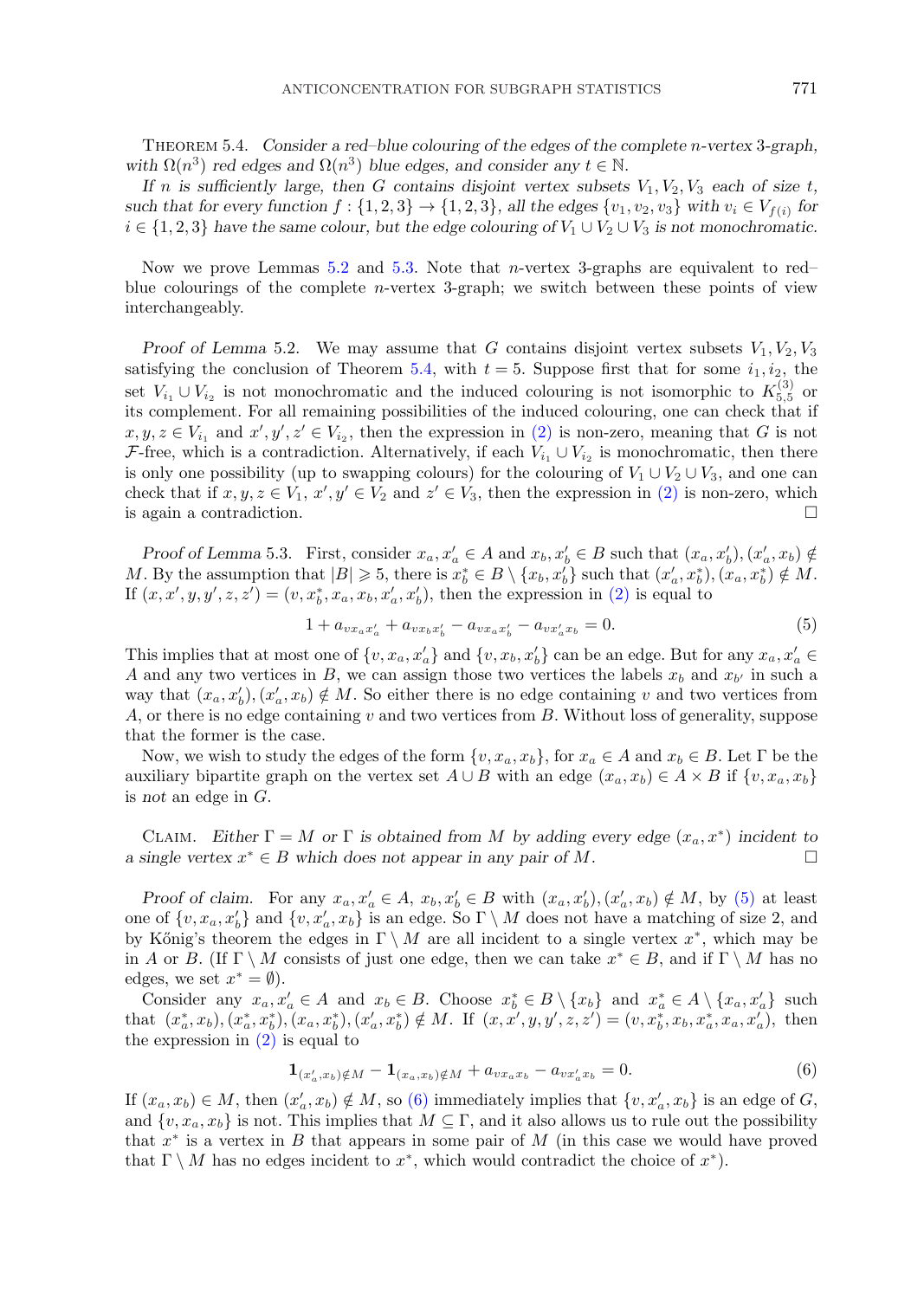<span id="page-15-0"></span>Also, if  $(x_a, x_b), (x'_a, x_b) \notin M$ , then [\(6\)](#page-14-0) implies that  $(x_a, x_b)$  is an edge of  $\Gamma$  if and only if  $(x'_a, x_b)$  is an edge of Γ. This rules out the possibility that  $x^* \in A$ , and proves that if  $x^* \neq \emptyset$ , then actually  $(x_a, x^*) \in \Gamma$  for all  $x_a$ , finishing the proof of the claim

Given the above claim, it now remains to consider edges of the form  $\{v, x_b, x'_b\}$ , for  $x_b, x'_b \in B$ . For any  $x_b, x'_b \in B \setminus \{x^*\}$  we may choose  $x_a, x'_a \in A$  such that  $(x_a, x'_b), (x'_a, x_b) \notin M$ , so by [\(5\),](#page-14-0)  $\{v, x_b, x'_b\}$  is an edge of G. If  $\Gamma = M$  we may now conclude that  $G = G_{A', B, M}$  for  $A' = A \cup \{v\}$ .

Alternatively, if  $\Gamma \neq M$ , we may similarly deduce from [\(5\)](#page-14-0) that for any  $x_b \in B \setminus \{x^*\}$ ,  $\{v, x_b, x^*\}$  is not an edge of G. We may then conclude that  $G = G_{A',B,M'}$  for  $A' = A \cup \{v\}$  and  $M' = M \cup \{(v, x^*)\}.$ 

# 6. *Further directions of research*

#### 6.1. *Possible generalisations and improvements*

An obvious conjecture is that the logarithmic term in Theorem [1.1](#page-1-0) is unnecessary, as follows.

CONJECTURE 4. For all k and all  $0 \leq \ell \leq {k \choose 2}$  $\binom{k}{2}$ , let  $\ell^* = \min\{\ell, \binom{k}{2}$  $\binom{k}{2} - \ell$ . We have

$$
ind (k, \ell) = O \left( \sqrt{k/\ell^*} \right).
$$

We remark that the logarithmic term in Theorem [1.1](#page-1-0) arises purely because of the corresponding logarithmic term in Theorem [2.9.](#page-7-0) In turn, this logarithmic term arises from an estimate due to Kane for the so-called Gotsman–Linial conjecture, as follows. For an n-variable Boolean function  $f: \{-1,1\}^n \to \mathbb{R}$ ,

the *average sensitivity* of f is defined by

AS 
$$
(f)
$$
 =  $\sum_{i=1}^{n} Pr(f(\gamma_1, ..., \gamma_{i-1}, \gamma_i, \gamma_{i+1}, ..., \gamma_n) \neq f(\gamma_1, ..., \gamma_{i-1}, -\gamma_i, \gamma_{i+1}, ..., \gamma_n)),$ 

where  $\gamma \in \text{Rad}^n$ . The Gotsman–Linial conjecture essentially<sup>†</sup> states that if a Boolean function f has the form  $f(x) = \mathbf{1}_{p(x)>0}$  for a degree-d polynomial p (that is, f is a degree-dpolynomial *threshold function*), then  $\text{AS}(f) = O(d\sqrt{n})$ . Kane [[24](#page-20-0)] proved that if f is a degree-O(1) threshold function, then  $AS(f) = \sqrt{n} \log^{O(1)} n$ . To prove Conjecture 4 via the methods in [**[33](#page-20-0)**] and the methods in Section [3,](#page-8-0) it would suffice to prove that  $AS(f) = O(\sqrt{n})$  under the same assumptions. In particular, a bound of the form  $AS(f) \leq g(n)$  would imply that under the conditions of Conjecture 4 we have  $\text{ind}(k,\ell) = O(g(\ell^*/k)k/\ell^*).$ 

Next, the appropriate generalisation of Conjecture 4 to hypergraphs seems to be as follows.

CONJECTURE 5. For any 
$$
r, k
$$
, and any  $0 \le \ell \le {k \choose r}$ , let  $\ell^* = \min\{\ell, {k \choose r} - \ell\}$ . We have,  

$$
\text{ind}_r (k, \ell) = O\left(\sqrt{k^{r-1}/\ell^*}\right).
$$

It is likely that the arguments in Section [5](#page-12-0) can be pushed to hypergraphs with uniformity higher than three, but our proof of Theorem [1.3](#page-2-0) involves some rather complicated checking of cases, which would likely be even more complicated for higher uniformities. To be specific, the part of the proof that really depends on the uniformity-3 assumption is Lemma [5.1,](#page-12-0) which (essentially) classifies the 3-graphs such that

$$
a_{xyz} - a_{xyz'} - a_{xy'z} - a_{x'yz} + a_{xy'z'} + a_{x'yz'} + a_{x'y'z} - a_{x'y'z'} = 0
$$

<sup>†</sup>The original conjecture due to Gotsman and Linial [**[19](#page-20-0)**] was slightly sharper than what is stated here, but it was recently disproved [**[8](#page-19-0)**, **[25](#page-20-0)**].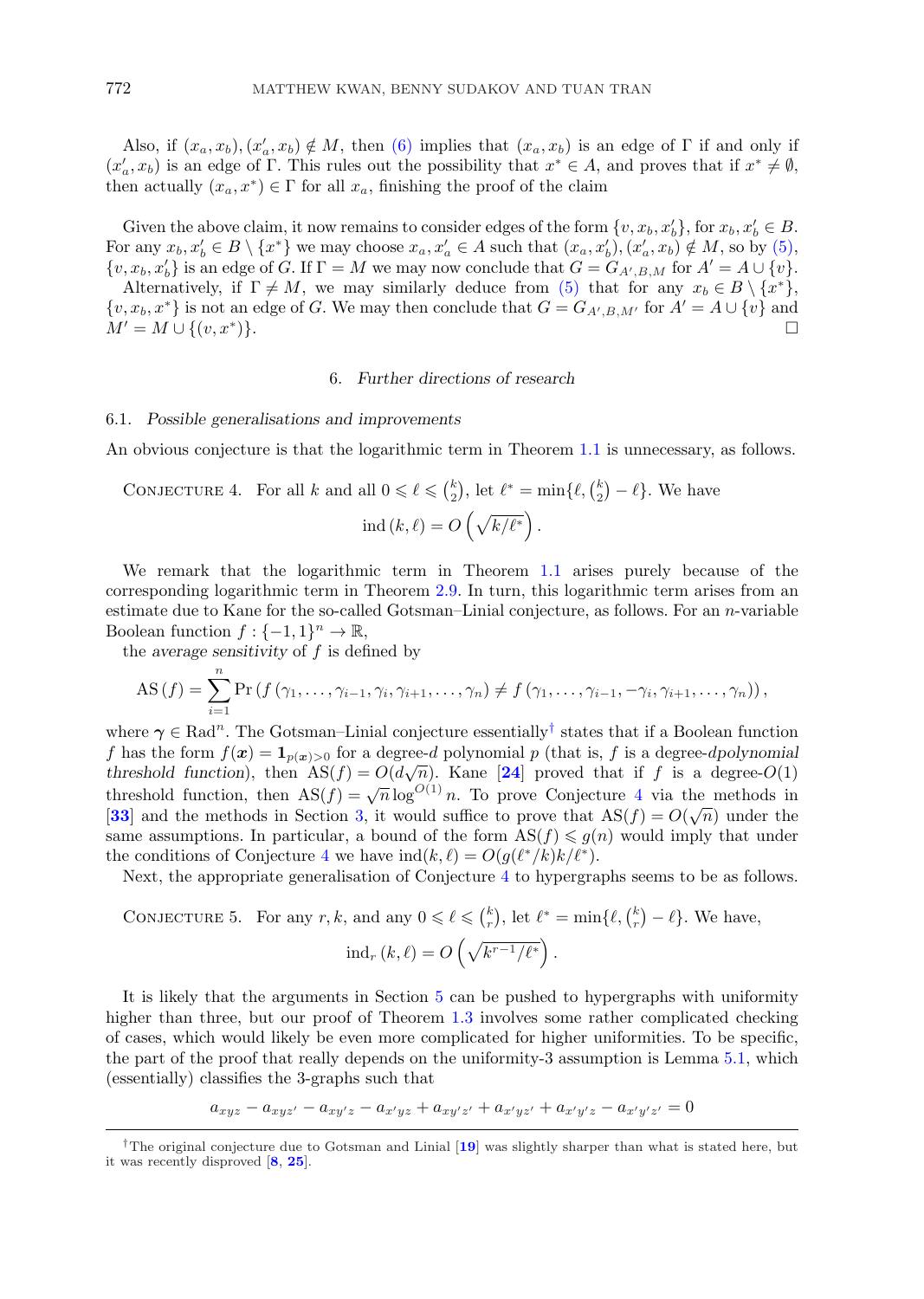for every choice of distinct vertices  $(x, x', y, y', z, z')$ . In general, one might try to classify the r-graphs such that

$$
\sum_{b \in \{0,1\}^r} (-1)^{|b|} a_{z_1^{b_1} \dots z_r^{b_r}} = 0
$$

for every choice of distinct vertices  $(z_1^0, z_1^1, z_2^0, z_2^1, \ldots, z_r^0, z_r^1)$ . As a natural family of r-graphs with this property, consider the complete  $(r - 1)$ -partite r-graphs  $K_{n_1,...,n_{r-1}}^{(r)}$ , whose vertex set is partitioned into  $r-1$  parts of sizes  $n_1,\ldots,n_{r-1}$ , and whose edge set is defined to consist of all sets of  $r$  vertices which intersect every part. Is it true that every  $r$ -graph with the aforementioned property resembles some  $K_{n_1,...,n_{r-1}}^{(r)}$ ? If so, using the same approach as for Theorem [1.3](#page-2-0) one could prove that if  $\ell^* = \Omega_k(k^r)$ , then

$$
\mathrm{ind}_r\left(k,\ell\right)\leqslant \frac{\log^{O(1)} k}{\sqrt{k}}.
$$

However, since our proof uses the induced hypergraph removal lemma, new ideas would be necessary to address the 'sparse' case where  $\ell^* = o_k(k^r)$ .

As observed in [**[4](#page-19-0)**], it also makes sense to generalise Conjecture [1](#page-1-0) to hypergraphs:

CONJECTURE 6. For all  $0 < \ell < {k \choose r}$ , we have  $\text{ind}_r(k, \ell) \leq 1/e + o_k(1)$ .

It would be interesting even to prove a bound of the form  $ind_r(k, \ell) \leq 1 - \varepsilon + o_k(1)$  for any  $\varepsilon > 0$  that does not depend on r; perhaps this can be accomplished with a careful bare hands fourth-moment computation as in [[4](#page-19-0)]. We remark however that the bound  $\text{ind}_r(k, \ell) \leq$  $1-2^{-4/3}3^{-16r}$  in Theorem [1.2](#page-1-0) is clearly not best possible; instead of using hypercontractivity for  $BL(n, n/2)$  via Lemma [2.2,](#page-4-0) it would have been possible to give a less direct proof using the much more developed theory of hypercontractivity for  $Rad<sup>n</sup>$ , then appealing to the invariance principle in [[17](#page-20-0)]. This would have given the bound  $\text{ind}_r(k, \ell) \leq 1 - 9^{-r} + o_k(1)$ . Of course, this still depends exponentially on r.

## 6.2. *Ramsey graphs*

It is also interesting to study the probabilities  $Pr(X_{G,k} = \ell)$  for restricted classes of (hyper)graphs G. If these probabilities are small it would seem to give some evidence that the graphs in question are very 'diverse' or 'disordered'. In particular, say that a graph is  $C$ -Ramsey if it has no clique or independent set of size  $C \log_2 n$ . There has been a lot of work on diversity of Ramsey graphs from various points of view; in particular, Kwan and Sudakov [[28](#page-20-0)] recently resolved a conjecture of Erdős, Faudree, and Sós which effectively says that if G is an  $O(1)$ -Ramsey graph, then for many values of k, the random variables  $X_{G,k}$  have large support (see also [**[1](#page-19-0)**, **[2](#page-19-0)**, **[5](#page-19-0)**, **[6](#page-19-0)**, **[29](#page-20-0)**, **[34](#page-20-0)**] for related work). It would be very interesting to study the probabilities  $Pr(X_{G,k} = \ell)$  for Ramsey graphs. For example, if G is an *n*-vertex  $O(1)$ -Ramsey graph, is it true that

$$
\Pr\left(X_{G,n/2}=\ell\right)=O\left(1/n\right)
$$

for all  $\ell$ ?

As mentioned in [**[29](#page-20-0)**], it would also be interesting to ask a more tractable version of this question for  $X = e(G[A])$ , where A is a uniformly random vertex subset of an  $O(1)$ -Ramsey graph G. In this case,  $X$  can be interpreted as a quadratic polynomial of a random vector  $\gamma \in \text{Rad}^n$ , so this question is closely related to a conjecture of Costello [**[9](#page-19-0)**, Conjecture 3] attempting to characterise the quadratic polynomials  $f$  in  $n$  variables with point probabilities  $Pr(f(\gamma) = \ell)$  much larger than  $1/n$  (see also a related inverse theorem of Nguyen [[35](#page-20-0)]).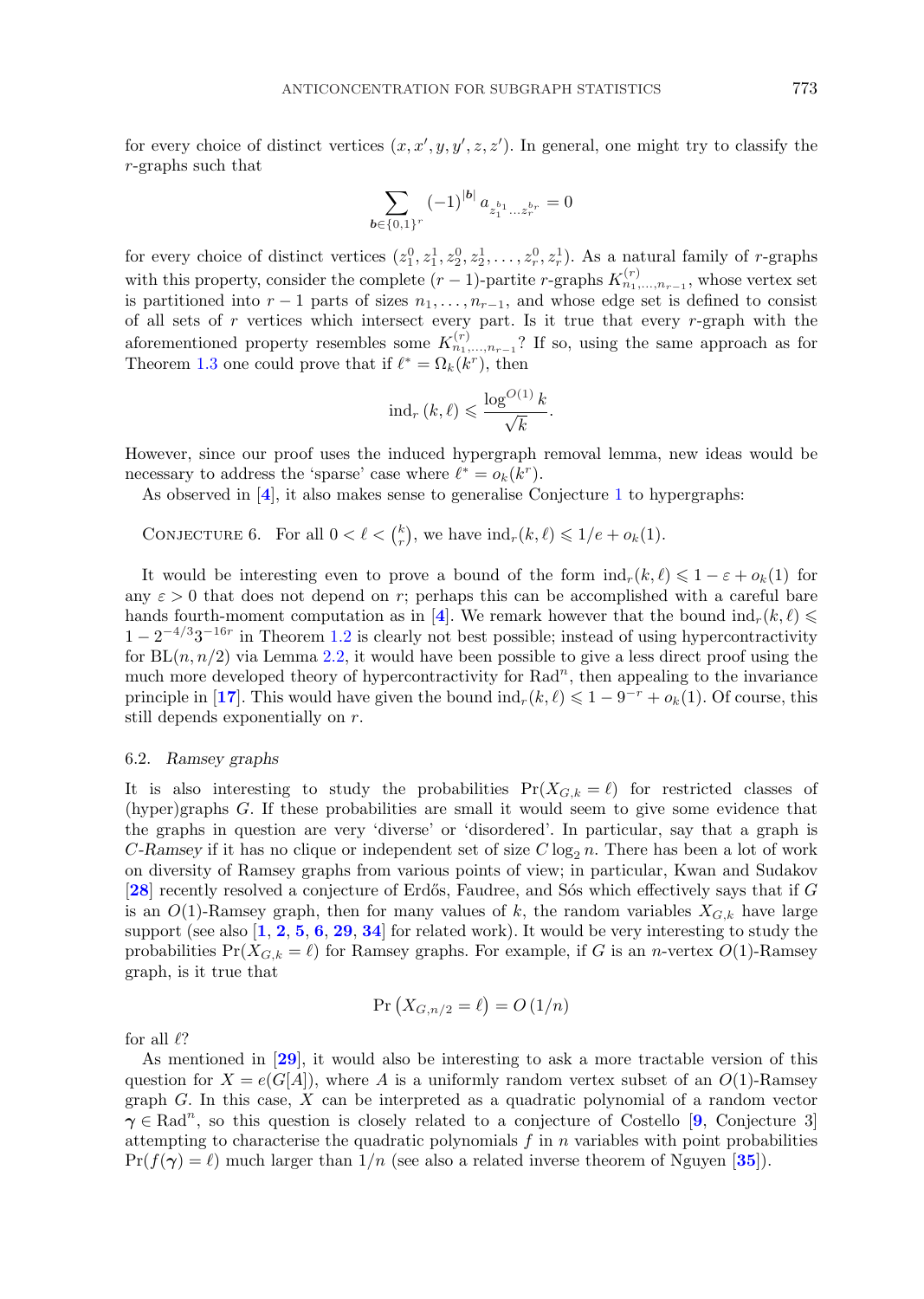#### <span id="page-17-0"></span>6.3. *Anticoncentration 'on the slice'*

Historically, almost all the work on anticoncentration has focused on sums or low-degree polynomials of independent random variables (for example, see the survey of Nguyen and Vu [**[36](#page-20-0)**] concerning the Littlewood–Offord problem and its variants). A recent exception is a Littlewood–Offord-type theorem 'on the slice' due to Litvak, Lytova, Tikhomirov, Tomczak-Jaegermann, and Youssef [**[31](#page-20-0)**, Proposition 4.10]. The aforementioned authors proved an upper bound on the point probabilities  $Pr(f(\xi) = \ell)$  for an *n*-variable degree-1 polynomial f of a random vector  $\xi \in BL(n, n/2)$ , using the coupling in Fact [2.7,](#page-6-0) and used this result to study the singularity probability of a random zero–one matrix with fixed row and column sums. Specifically, they were able to show that  $f(\xi)$  has good anticoncentration if f has many pairs of different coefficients, which means that f is far from a multiple of the polynomial  $x_1 + \cdots + x_n$ .

In this paper, we generalised the above methods to higher degree polynomials, and effectively showed that for a degree-d polynomial f, the random variable  $f(\xi)$  has good anticoncentration if there are many 2d-tuples of coefficients which satisfy a certain inequality. This is in some sense a combinatorial criterion, and it would be interesting if an algebraic criterion could be proved to also suffice. For example, does  $f(\xi)$  have good anticoncentration whenever f is in some sense far from a polynomial with  $(x_1 + \cdots + x_n)$  as a factor?

There is also the possibility that more natural anticoncentration theorems could be stated in terms of harmonic polynomials (recall the definition from Section [2.2\)](#page-4-0), which are in some sense the correct representation of functions on the slice (see for example [**[17](#page-20-0)**]). For harmonic polynomials of  $BL(n, pn)$  random vectors, the invariance principle in  $\mathbf{17}$  $\mathbf{17}$  $\mathbf{17}$  can be used to apply standard anticoncentration theorems, but the error terms in this invariance principle prevent one from obtaining optimal bounds in this way.

Finally, one could also study anticoncentration phenomena for more general combinatorial random variables; for example, functions of random permutations, as in Hoeffding's combinatorial central limit theorem [**[22](#page-20-0)**].

*Acknowledgements.* The authors would like to thank the referee and Lisa Sauermann for their careful reading of the manuscript and their valuable comments.

#### Appendix. *Unavoidable patterns in Hypergraphs*

For the sake of completeness and the convenience of the reader, in this section we provide a proof of (a generalisation of) Theorem [5.4.](#page-14-0) This theorem appears as [**[18](#page-20-0)**, Theorem 4.2], but was stated without proof.

THEOREM A.1. *For each*  $\varepsilon > 0$  *and positive integers* r *and* t, there is a positive integer  $N = N(t, r, \varepsilon)$  *such that the following holds. Consider any red–blue colouring of the complete r*-graph with  $n \geq N$  vertices which has at least  $\epsilon n^r$  edges in each colour. Then, there are disjoint *vertex subsets*  $V_1, \ldots, V_r$ *, each of size t, such that for every function*  $f: \{1, \ldots, r\} \rightarrow \{1, \ldots, r\}$ *, all the edges*  $\{v_1, \ldots, v_r\}$  *with*  $v_i \in V_{f(i)}$  *for*  $i \in \{1, \ldots, r\}$  *have the same colour, but the edge colouring of*  $V_1 \cup \cdots \cup V_r$  *is not monochromatic.* 

We remark that our proof will actually give the slightly stronger statement that the edges contained in  $V_1$  have a different colour than the edges with a vertex in each  $V_i$ .

At the heart of our proof of Theorem A.1 is the following lemma.

LEMMA A.2. *For each*  $\varepsilon > 0$  *and positive integers* r *and* q, there is a positive integer  $M = M(q, r, \varepsilon)$  *such that the following holds. Consider any red–blue colouring of the complete*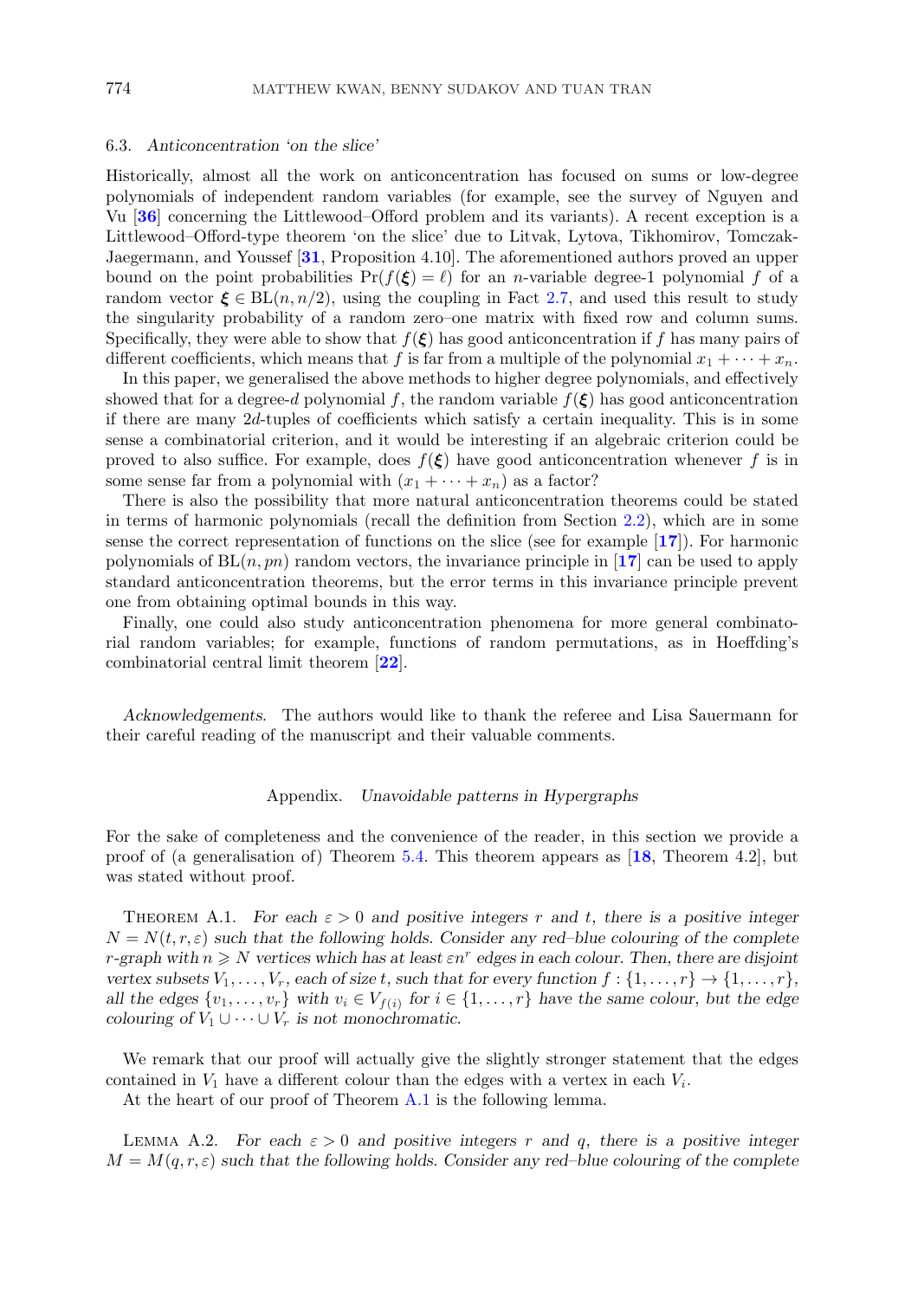*r*-graph with  $n \geq M$  vertices which has at least  $\epsilon n^r$  edges in each colour. Then, there exist *disjoint vertex subsets*  $V_1, \ldots, V_{r-1}, R, B$ *, each of size q, such that* 

- (i)  $\{v_1, \ldots, v_{r-1}, v\}$  *is coloured red for*  $v_1 \in V_1, \ldots, v_{r-1} \in V_{r-1}, v \in R$ *, and*
- (ii)  $\{v_1, \ldots, v_{r-1}, v\}$  *is coloured blue whenever*  $v_1 \in V_1, \ldots, v_{r-1} \in V_{r-1}, v \in B$ .

We will deduce Lemma [A.2](#page-17-0) from the following lemma together with some classical extremal results.

LEMMA A.3. *For any*  $r \in \mathbb{N}$  and  $\varepsilon > 0$ , let  $\alpha_r(\varepsilon) = (\varepsilon/3)^{4^r}$ . Consider a red–blue colouring of  $\binom{[n]}{r}$  with at least  $\epsilon n^r$  edges in each colour. Then, there are  $\alpha_r(\epsilon)n^{r-1}$  (r − 1)-sets of vertices *that are simultaneously contained in*  $\alpha_r(\varepsilon)n$  *red edges and*  $\alpha_r(\varepsilon)n$  *blue edges.* 

*Proof.* We will prove by induction the stronger version of this statement for *partial* red–blue colourings where we allow  $\alpha_{r+1}(\varepsilon)n^r$  edges to be uncoloured. The base case  $r=1$  is trivial, so assume that this claim holds for all uniformities less than some  $r \geq 2$ .

Suppose to the contrary that this statement is false. Let  $\mathcal R$  contain the  $(r-1)$ -sets of vertices which are in fewer than  $\alpha_r(\varepsilon)n$  blue edges, and let B contain the  $(r-1)$ -sets which are in fewer than  $\alpha_r(\varepsilon)n$  red edges. Then, let S contain the remaining  $(r-1)$ -sets, which are each simultaneously contained in  $\alpha_r(\varepsilon)n$  red edges and  $\alpha_r(\varepsilon)n$  blue edges. We are assuming that  $|S| < \alpha_r(\varepsilon) n^{r-1}$ . The number of red edges is then at most  $|\mathcal{R}|n + |\mathcal{S}|n + \alpha_r(\varepsilon) n |\mathcal{B}| \leq |\mathcal{R}|n +$  $\alpha_r(\varepsilon)n^r + \alpha_r(\varepsilon)n^r$ , so  $|\mathcal{R}| \geqslant (\varepsilon - \alpha_r(\varepsilon) - \alpha_r(\varepsilon))n^{r-1} \geqslant (\varepsilon/3)n^{r-1}$ . We may similarly deduce that  $|\mathcal{B}| \geqslant (\varepsilon/3)n^{r-1}$ .

Now, consider the red–blue colouring of the edges of the complete *n*-vertex  $(r - 1)$ -graph, where we colour an edge red if it is in R and blue if it is in B. By induction, since at most  $|\mathcal{S}|$  <  $\alpha_r(\varepsilon)n^{r-1}$  edges are uncoloured, there are  $\alpha_{r-1}(\varepsilon/3)n^{r-2}$  (r – 2)-sets that are simultaneously contained in  $\alpha_{r-1}(\varepsilon/3)n$  sets from  $\mathcal R$  and  $\alpha_{r-1}(\varepsilon/3)n$  sets from  $\mathcal B$ . Since fewer than  $\alpha_{r+1}(\varepsilon)n^r$ edges are uncoloured in total, we can find such an  $(r-2)$ -set Z with the extra property that Z is contained in at most

$$
\frac{\binom{r}{2}\alpha_{r+1}(\varepsilon)n^r}{\alpha_{r-1}(\varepsilon/3)n^{r-2}} < \alpha_r(\varepsilon)n^2
$$

uncoloured edges. Let Q be the collection of all r-sets of the form  $X \cup Y$ , for  $Z \subseteq X \in \mathcal{R}$  and  $Z \subseteq Y \in \mathcal{B}$ . Note that X, Y are uniquely determined by their union because we can write  $(X \cup$  $Y) \setminus Z = \{x, y\}$ , where  $\{x\} \cup Z = X$  is red and  $\{y\} \cup Z = Y$  is blue. So  $|Q| \geqslant (\alpha_{r-1}(\varepsilon/3)n)^2$ . On the other hand, let  $N_Z \leq n$  be the number of  $X \in \mathcal{R}$  which include Z. By the choice of R, fewer than  $N_Z\alpha_r(\varepsilon)n \leq \alpha_r(\varepsilon)n^2$  of elements of Q are blue, and by the choice of B fewer than  $\alpha_r(\varepsilon)n^2$  are red. But we have seen above that fewer than  $\alpha_r(\varepsilon)n^2$  are uncoloured, so  $|Q| \leq 3\alpha_r(\varepsilon)n^2$ . One can check that

$$
\alpha_{r-1} (\varepsilon/3)^2 > 3 \alpha_r (\varepsilon) \,,
$$

yielding our desired contradiction.

*Proof of Lemma A.2.* By Lemma A.3, there is a collection S of  $\Omega(n^{r-1})$  (r – 1)-sets of vertices that are simultaneously contained in  $\Omega(n)$  red edges and  $\Omega(n)$  blue edges. Let  $G_{\text{red}}$ be the bipartite graph with vertex set  $V(G_{\text{red}}) = \mathcal{S} \cup [n]$  and edge set  $E(G_{\text{red}}) = \{(S, v) : S \in$  $\mathcal{S}, v \in [n], S \cup \{v\}$  is red, and define  $G_{\text{blue}}$  in exactly the same way, using blue edges instead of red edges. As  $e(G_{red}) = \Omega(|\mathcal{S}|n) = \Omega(n^r)$ , it follows from the Kővári–Sós–Turán theorem [[26](#page-20-0)] that  $G_{\text{red}}$  must contain a complete bipartite graph with parts  $S' \subseteq S$  and  $R \subseteq [n]$  satisfying  $|S'| = |S|^{1-o(1)} = n^{r-1-o(1)}$  and  $|R| = q$ . Similarly, applying the Kővári–Sós–Turán theorem to the induced subgraph  $G_{blue}[\mathcal{S} \cup [n]]$ , we can find a complete bipartite subgraph of  $G_{blue}$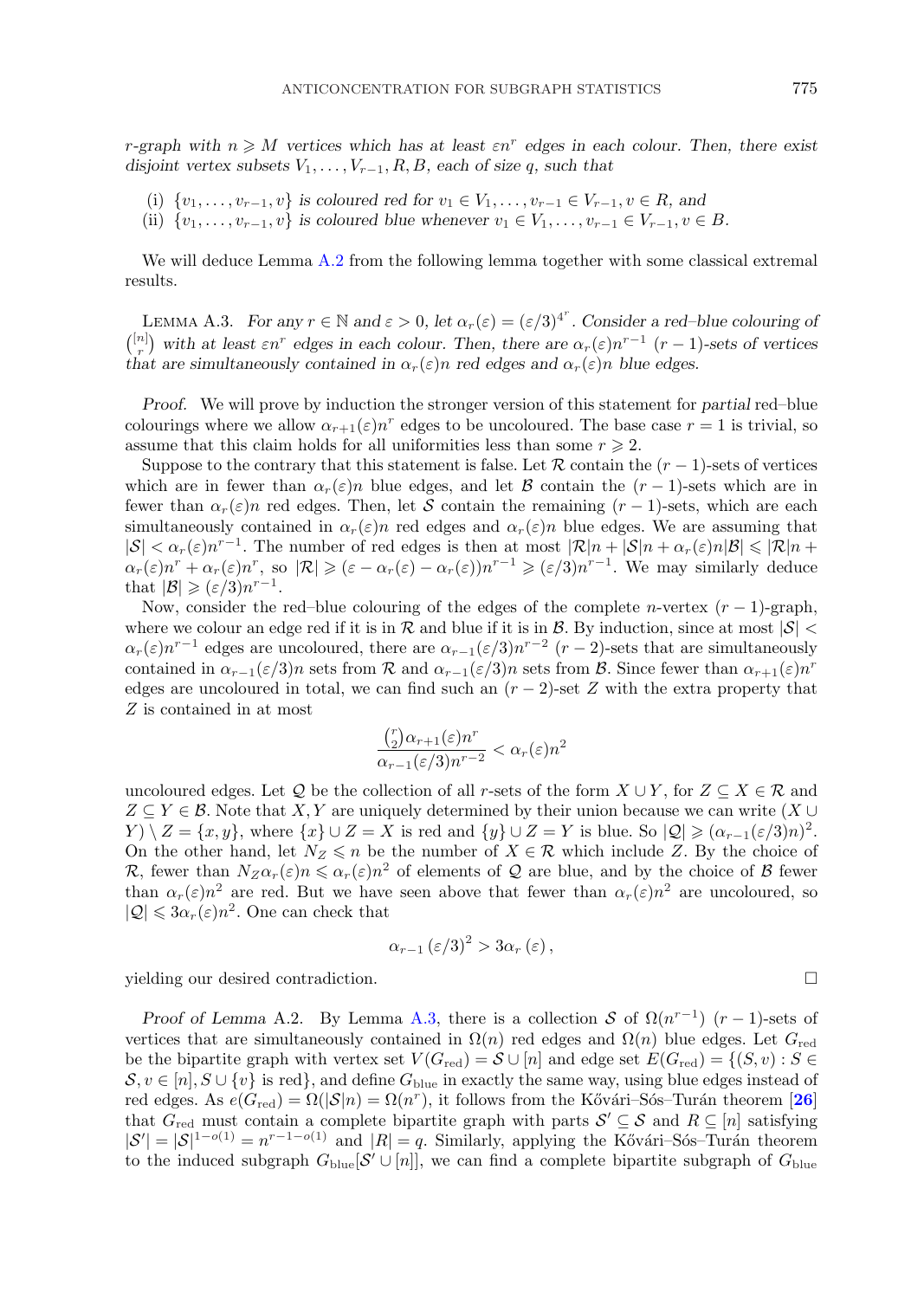<span id="page-19-0"></span>with parts  $\mathcal{S}'' \subset \mathcal{S}'$  and  $B \subset [n]$  such that  $|\mathcal{S}''| = |\mathcal{S}'|^{1-o(1)} = n^{r-1-o(1)}$  and  $|B| = q$ . Since  $\mathcal{S}''$  is an  $(r-1)$ -graph on [n] with  $n^{r-1-o(1)}$  edges, a result due to Erdős [14, Theorem 1] (essentially generalising the Kővári–Sós–Turán theorem to hypergraphs) tells us that  $S''$ contains a complete  $(r-1)$ -partite  $(r-1)$ -graph whose parts  $V_1, \ldots, V_{r-1}$  have the same size q. Clearly, the vertex subsets  $V_1, \ldots, V_{r-1}, R, B$  have the desired properties.

To prove Theorem [A.1](#page-17-0) we also need the following Ramsey-type result.

LEMMA A.4. *For all*  $r, t \in \mathbb{N}$ , there is  $Q_r(t) \in \mathbb{N}$  such that the following holds. Consider a *red–blue colouring of the edges of the complete r-graph, and consider vertex sets*  $V'_1, \ldots, V'_r$  *each of size at least*  $Q_r(t)$ , such that all the edges with a vertex in each  $V_i'$  have the same colour, and all the edges within  $V'_1$  have the other colour. Then there are subsets  $V_i \subseteq V'_i$  of size t *satisfying the conclusion of Theorem* [A.1](#page-17-0)*.*

*Proof.* For every function  $f: \{1, \ldots, r\} \rightarrow \{1, \ldots, r\}$ , we say that  $V_1, \ldots, V_r$  is f-good if all the edges  $\{v_1,\ldots,v_r\}$  with  $v_i \in V_{f(i)}$  for  $i \in \{1,\ldots,r\}$  have the same colour. Provided  $Q_r(t)$  is large enough, we can iteratively apply the Product Ramsey Theorem (see for example [[39](#page-20-0), Theorem 9.2]) to shrink the  $V_i'$  until they are f-good for every f.

We are finally ready to prove Theorem [A.1.](#page-17-0)

*Proof of Theorem* A.1. By Ramsey's theorem, there is a function  $R_r : \mathbb{N} \to \mathbb{N}$  such that every red–blue colouring of the edges of the complete r-graph on  $R_r(k)$  vertices has a monochromatic k-clique.

We apply Lemma [A.2](#page-17-0) to obtain vertex subsets  $V''_1, V''_2, \ldots, V''_{r-1}, R, B$  each of size  $R_r(Q_r(t))$ . Let  $V_1'$  be a monochromatic  $Q_r(t)$ -clique in  $V_1''$ , and assume without loss of generality that it is red. Choose  $V_2' \subset V_2'', \ldots, V_{r-1}' \subset V_{r-1}''$  and  $V_r' \subset B$  such that  $|V_i'| = Q_r(t)$  for every  $2 \leq i \leq r$ . Then apply Lemma A.4.  $\Box$ 

## *References*

- **1.** N. Alon, J. Balogh, A. Kostochka and W. Samotij, 'Sizes of induced subgraphs of Ramsey graphs', *Combin. Probab. Comput.* 18 (2009) 459–476.
- 2. N. ALON and B. BOLLOBAS, 'Graphs with a small number of distinct induced subgraphs', *Discrete Math.* 75 (1989) 23–30; Graph theory and combinatorics (Cambridge, 1988).
- **3.** N. Alon, G. Gutin and M. Krivelevich, 'Algorithms with large domination ratio', *J. Algorithms* 50 (2004) 118–131.
- **4.** N. Alon, D. Hefetz, M. Krivelevich and M. Tyomkyn, 'Edge-statistics on large graphs', Preprint, 2018, arXiv:1805.06848.
- **5.** N. Alon and A. V. Kostochka, 'Induced subgraphs with distinct sizes', *Random Structures Algorithms* 34 (2009) 45–53.
- **6.** M. Axenovich and J. Balogh, 'Graphs having small number of sizes on induced k-subgraphs', *SIAM J. Discrete Math.* 21 (2007) 264–272.
- **7.** J. BALOGH, P. HU, B. LIDICKÝ and F. PFENDER, 'Maximum density of induced 5-cycle is achieved by an iterated blow-up of 5-cycle', *European J. Combin.* 52 (2016) 47–58.
- **8.** B. Chapman, *The Gotsman-Linial conjecture is false*, Proceedings of the Twenty-Ninth Annual ACM-SIAM Symposium on Discrete Algorithms (SIAM, Philadelphia, PA, 2018) 692–699.
- **9.** K. P. Costello, 'Bilinear and quadratic variants on the Littlewood-Offord problem', *Israel J. Math.* 194 (2013) 359–394.
- **10.** K. P. Costello, T. Tao and V. Vu, 'Random symmetric matrices are almost surely nonsingular', *Duke Math. J.* 135 (2006) 395–413.
- **11.** P. Diaconis and L. Saloff-Coste, 'Logarithmic Sobolev inequalities for finite Markov chains', *Ann. Appl. Probab.* 6 (1996) 695–750.
- **12.** C. F. Dunkl, 'A Krawtchouk polynomial addition theorem and wreath products of symmetric groups', *Indiana Univ. Math. J.* 25 (1976) 335–358.
- **13.** C. F. Dunkl, *Orthogonal functions on some permutation groups*, Proceedings of Symposia in Pure Mathematics XXXIV (American Mathematical Society, Providence, RI, 1979) 129–147.
- **14.** P. Erdos˝ , 'On extremal problems of graphs and generalized graphs', *Israel J. Math.* 2 (1964) 183–190.